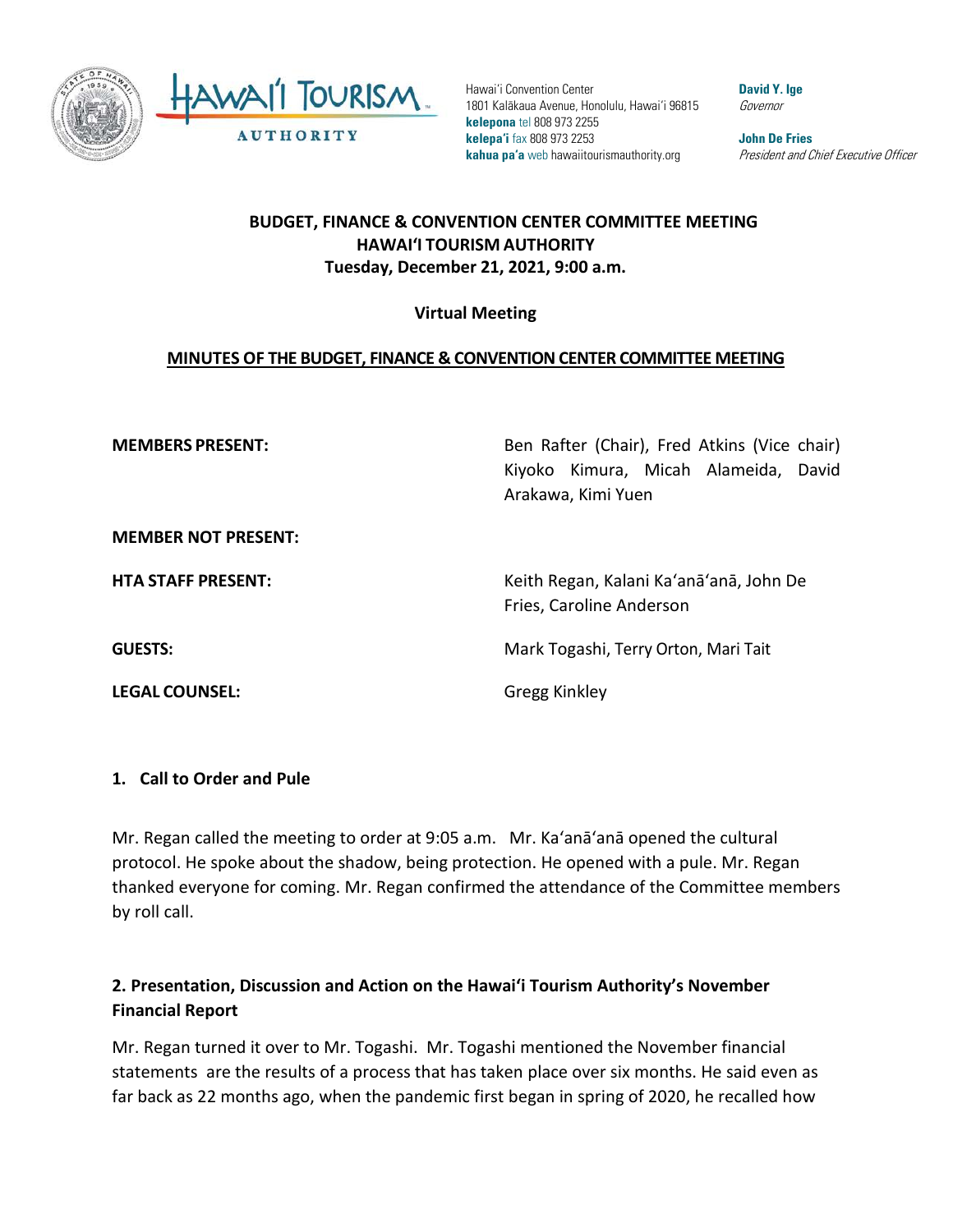they worked to identify available funds, cancel or reduce approximately 30 million of contracts and develop a fiscal year 2021 budget funded primarily by HTA reserves that would support their calendar 2021 operations that are currently being reflected as expenditures in the financial statements that they're discussing. He said included are detailed steps required for them to spend fiscal year 2022 funds, steps that include the development of their tourism recovery plan, the governor's approval of HTA CSF RF forms authorizing the department of budget and finance to release HTAs ARPA funds, staff seeking the release of those funds from BNF in various tranches, gaining an understanding of costs that would be allowable under ARPA. He said all of this is in conjunction with the board's approval of the fiscal year 2022 budget.

He said the board approved the fiscal year 2022 budget - \$43 million. He mentioned that at the November 2021 board meeting, staff presented a draft of \$60 million fiscal year 2022 budget which was approved subject to the board identifying programs where the board had further questions and for which approval of those programs, budgets would be deferred. He said staff advised that the board identified \$18,546,800 in program budgets to defer. He said the \$18.5 million included \$1,621,800 of programs that the board previously approved in its July 2021 meeting, and therefore the financial statements seen reflects the 1.6 million as approved budget amounts. He stated that \$16,925,000 in budget had been deferred resulting in a fiscal year 2022 budget of \$43, 075,000 approved to date.

He referred to the budget statement summary. He mentioned that the document is separated into four quadrants, each representing one of four main funds that they have, the top left has the ARPA tourism special fund. He said they anticipate it in allotment or revenues of \$60 million of which \$32.7 million has been made available to them year to date, including the \$28.6 million in funds for branding efforts that was released by BNF in November. He said below that is a summary of the \$43 million budget for encumbrances, and of that \$43 million budget they've encumbered \$25.9 million for payroll branding and governance costs. He showed the bottom left quadrant which reflects the revenues they received for the tourism special fund, which is set to sunset in January and the top, right quadrant is the ARPA funds for the convention center. He anticipates an allotment for revenue of \$11 million of which \$490,000 has been released for their availability through the date of their financial statements of November.

He was pleased to report that BNF released the remainder of the \$11 million fiscal year 2022 convention center ARPA funds to them for availability. He said to remember to keep in mind they encumbered fiscal year 22 convention center operations with fiscal year 2021, restart funds, back in June of this year, last fiscal year.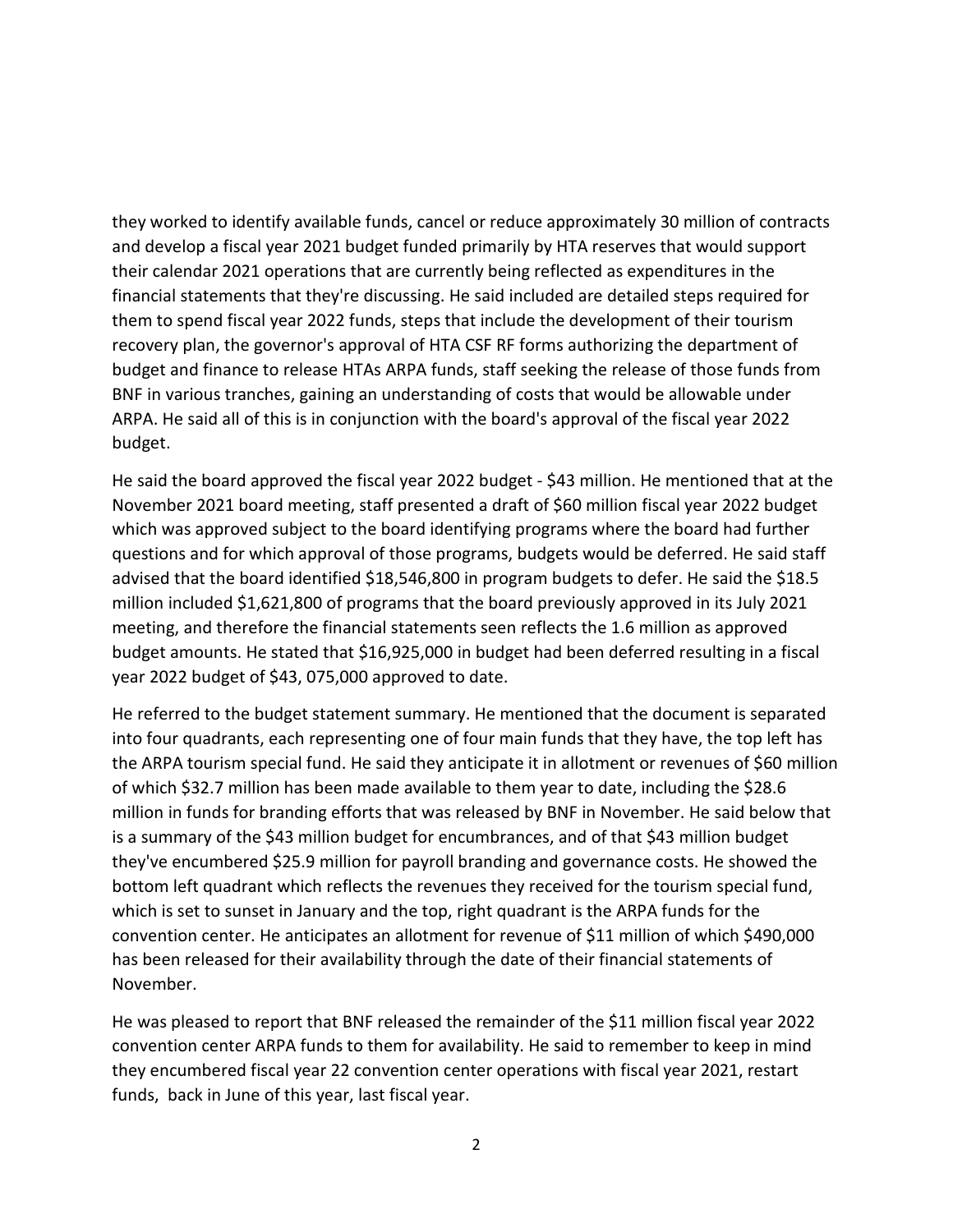He said under agenda item seven of today's meeting, they will discuss the suggested use of this \$11 million to deploy primarily for funding, significant repair and maintenance projects. He mentioned the bottom right quadrant is the convention center enterprise special fund revenues and that year to date they received 11 million in TAT revenues, \$1 million in convention center revenue, some of which is related to prior fiscal year and \$137,000 in investment income.

He stated there are no incumbrances for this fund because they currently do not have an appropriate expenditure receiving for fiscal 22 funds out of the convention enter enterprise special fund.

He turned to page 30 of the budget statement stating it's a more detailed budget going down to the program level. He said the most significant portion of November activity was encumbered funds for the upcoming HTA US contract. He said there's a lot that this budget statement represents. He mentioned that after the board approval it can include further market research and various other tasks, and the staff will then determine performance measures and deliverables and develop an RP that works with the selection committee and proposers and eventually drops a contract for them to execute. He said they also encumbered the funds internally and throughout the year they reconciled all transactions through a series of different internal controls they have in place, including reconciling revenue, cash expenditures and encumbrances with DAGS records.

He said they have not made any budget re allocations so far, this fiscal year and that they typically have numerous reallocations during the year.

He mentioned their financial position as discussed in the executive summary and the accompanying balance sheets as of November 30<sup>th</sup>. He mentioned they have access to \$32.6 million in cash in the ARPA tourism federal fund, they have \$58.3 million in cash in investments in the tourism special fund, which represents a \$2.9 million decrease from October due to disbursements related to operational and program expenditures, and of the \$58.3 million, \$5 million is reserved as their emergency fund, and \$50.6 million is encumbered to contracts, and \$2.7 million is unencumbered. He said that although they do anticipate the 2.7 million of unencumbered funds to increase as savings from certain encumbered contracts are realized.

He mentioned the tourism special plan is set to sunset on January 1st, 2022, pursuant to act one of the 2021 legislative special session upon which all of their unencumbered funds will be remitted to the state's general fund and the \$5 million emergency fund will remain as HTAs reserve.

He said that over the next year and a half or so, they anticipate contracts, encumbered in the TSF to be paid off and the TSF to eventually cease to exist. He mentioned the convention center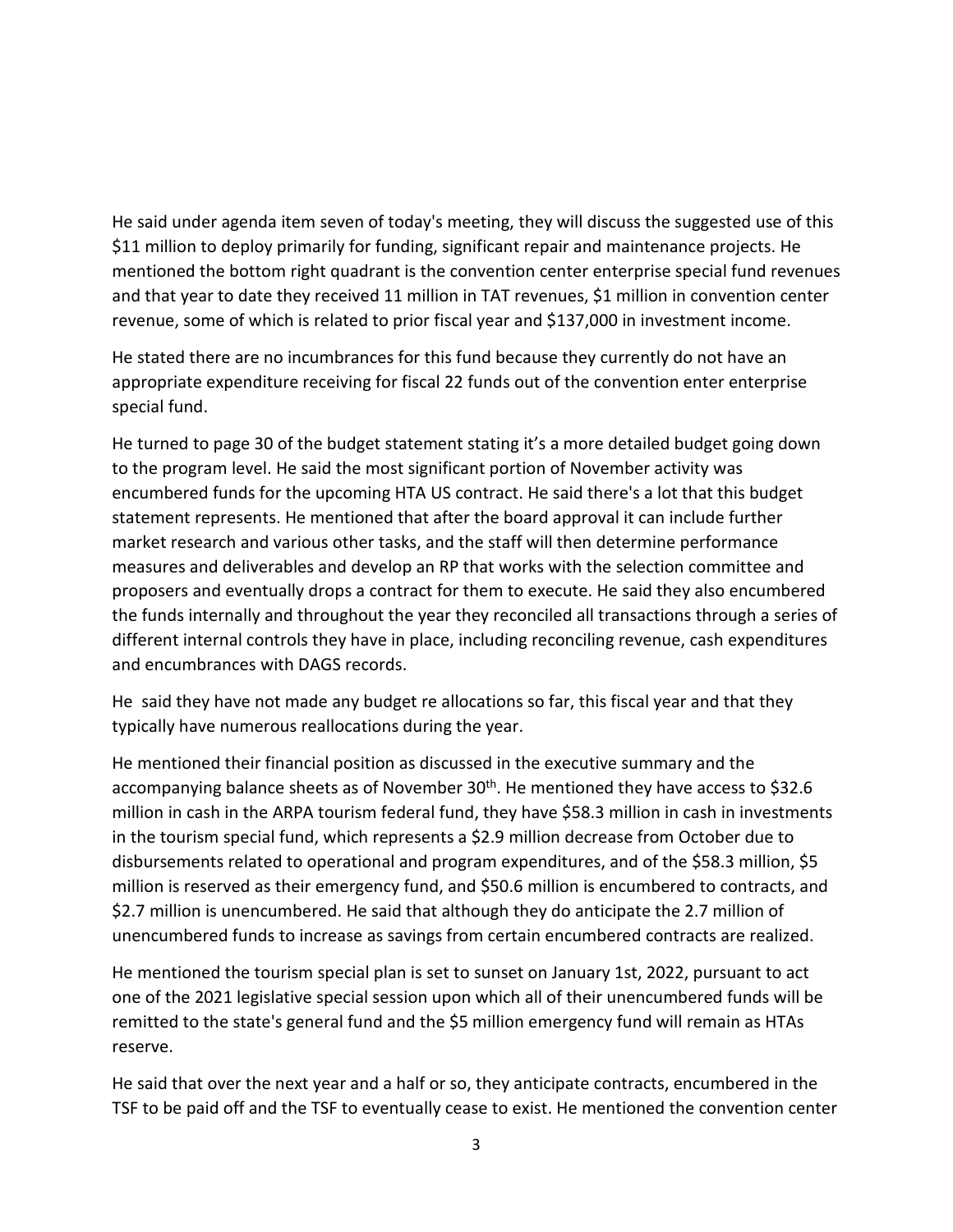federal fund and that those are their ARPA funds with fiscal 2022. He said there is no significant update to the November financial position, and regarding the convention center enterprise special fund/CCESF which is really the fund that the convention center has historically operated from, they have \$48.9 million in cash, which represents a \$1.1 million increase from October due to receiving HCC revenue. Of that \$48.9 million cash amount, \$35.9 million is encumbered toward contracts. He said that represents the funds they encumbered using fiscal year 2021 restart plans as well as their reserves. The remaining 13 million of unencumbered funds, which includes the \$11 million in TAT that they received in September will primarily be stored as a recurring maintenance reserve for future deployment, subject to the restoration of the CCESFs expenditure appropriation ceiling by the legislature. He said as previously reported they anticipate that unencumbered balance in the CCESF to increase to approximately \$16.8 million by the end of this fiscal year. He said the funds will both support the recurrent maintenance plan.

Chair Rafter opened the floor to questions from panelists.

Mr. Atkins asked Mr. Togashi to explain the ARPA funds that were to sunset in January in the convention center report.

Mr. Togashi reiterated that the tourism special fund is set to sunset pursuant to HB 862 in January of 2022. He said any unencumbered funds currently projected at 2.7 million, but likely to increase is going to go back to the general fund and he said they're going to be able to continue to spend on the funds that are encumbered. Mr. Togashi said they don't want to spend just to spend, and they're working under a various time constraints, as well as other complications that impact the ability to encumber funds at the end of last fiscal year. He said 2.7 million is their current estimate they anticipate increasing over time as efficiencies are gained and if they do not spend uncertain contracts that are currently encumbered.

Mr. Atkins asked if there were any challenges with any of the programs to be done at the convention center in regard to ARPA not approving any of them?

Mr. Togashi said they've identified potential expenditures that they can use, \$11 million in fiscal year 2022 conventions. He said its primarily going to be for significant repair and maintenance projects that will go over but in today's financial report that BNF has approved release of the rest of that \$11 million. He said previously only \$495, 000 was approved, but in early December notification was received that they approved the rest of that 11 million, which makes it available for them to spend and to come up with a plan.

Mr. Atkins asked if there is a timeframe that was asked for the spend.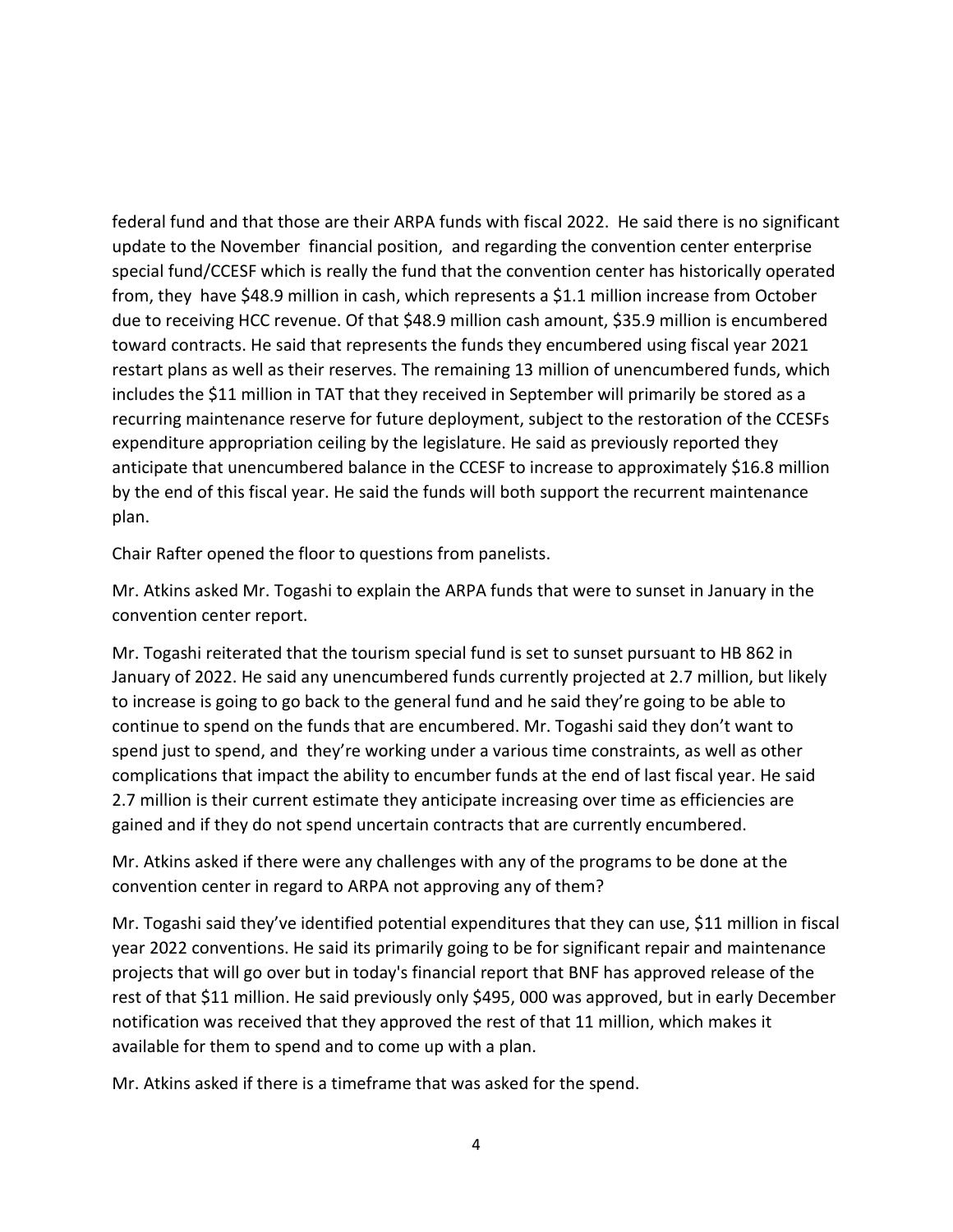Mr. Togashi referred to the \$60 million of HTA ARPA funds. He said the funds were released to them with a caveat that their period of performance is basically requiring them to encumber and spend the funds by June 30<sup>th</sup>, 2022, the end of this fiscal year. He said they submitted their request to extend that, so they can spend the funds through the end of the ARPA grant period, which is end December 2024. He said DNF asked they revise that submittal so that their extension request goes through June of 23. He said they agreed to continue working with them and to revisit it at a later time. He said similarly, the submittal that they provided to BNF for the \$11 million convention center ARPA funds fiscal 2022 ARPA funds also requested the ability to expend funds through the entire grant period, which is December 24. BNF approved this request only through June of the school year 2022. He said they would have to go in with a separate request to extend it through June of 2023 and further request, if they need to take appropriate action.

Mr. Atkins asked how their loss overall, except for CIP expenses of the convention center compare 2020 to 2021 without really any revenue.

Mr. Togashi said he will be able to answer that later. He did mention Carry and her team will be presenting on the financial statements for the convention center as one of the agenda items, and he said that although they don't have a whole lot of business with respect to groups coming in and offshore events coming in, they have had business in the building primarily made up of other state agencies. He looked at last year's financial statements and mentioned there was about \$5.4 million of state agency revenue they received for fiscal year 2021, of which approximately 1.2 million did relate to fiscal year 20 because there was some delay in payment from one of their clients.

Mr. Arakawa asked if the convention center has in their budget funds that don't look like they will expire or be spent by the deadline, and if it would it be possible for HCC to repurpose those funds for repairing maintenance?

Mr. Togashi said they have the ability to repurpose funds but that they have to encumber those funds with their contractor.

Mr. Arakawa asked about the possibility of extending the spending by six months and whether it would be applicable to funding for HCC the convention center.

Mr. Togashi said it would be. He said they would have to go in with a separate request from the one that they made for the \$60 year million in ARPA funds. He said he thinks BNF already anticipates that they will do that based on their conversations with them.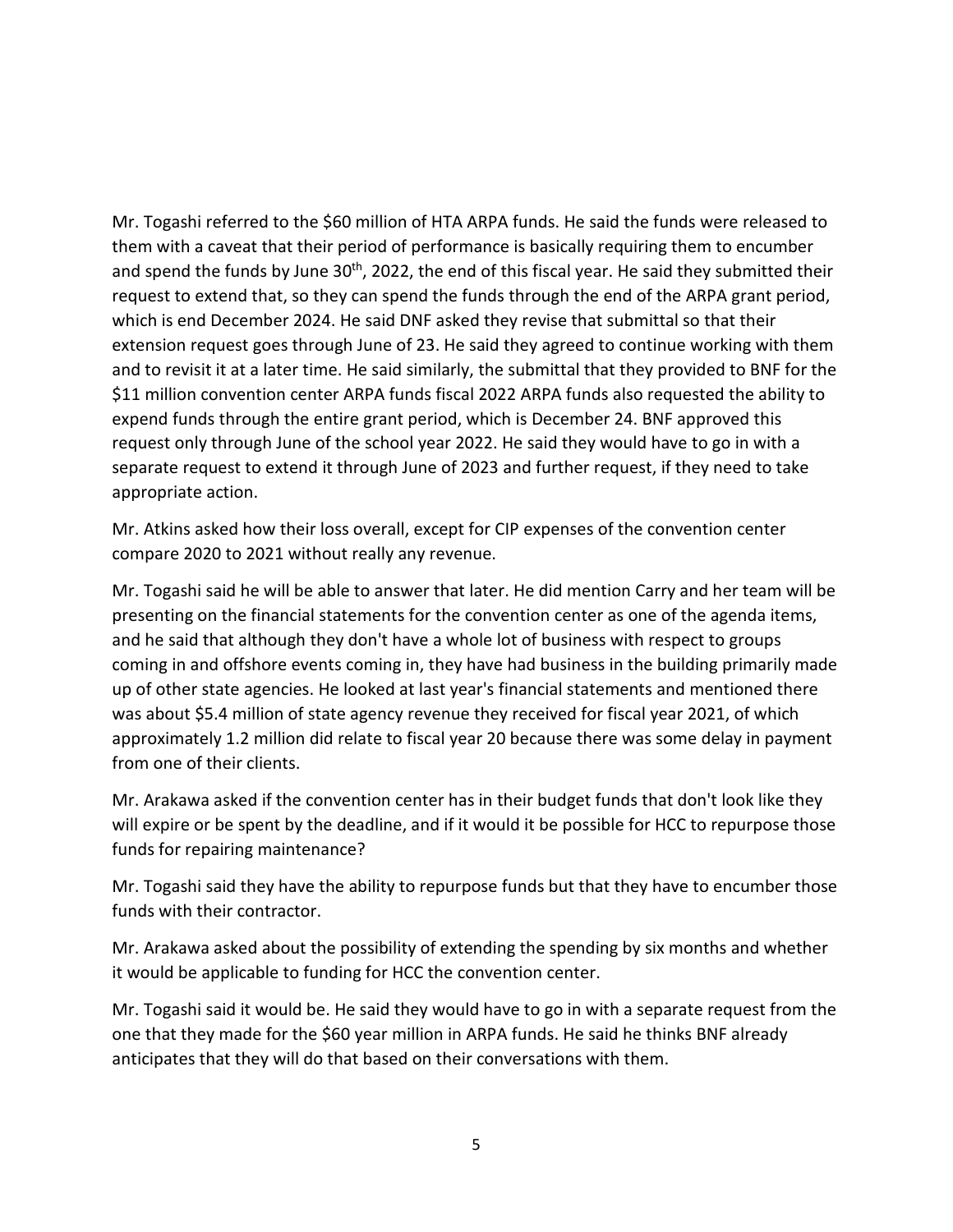Mr. Atkins asked about the 2.7 million that may go back to the general fund and asked if it's possible to request that the money instead of going to the general fund, the state could put it in placeholder to eventually go to money that's needed to fix the roof repairs. He mentioned the importance of getting this fixed otherwise there will be no convention center in a couple of years.

Mr. Togashi said it would have to come as a legislative request in this upcoming legislative session for them to be able to do that. He said the only uncertainty is when those funds would be transferred over from the tourism special fund into the general fund.

Mr. Regan said right now in the governor's budget there is included a 64 million appropriation of general obligation bonds to support the repair and placement of the rooftop terrace deck and it's in the governor's proposed budget for fiscal year 2023, so they will be having conversations with numerous legislators as they go forward in the budget process to request that they support the \$64 million general obligation bond appropriation to fix that rooftop. He said he is certain that the \$2.7 plus million that will be returned to the general fund, could be part of those conversations that they have with legislators as they move forward with those conversations, and that HTA was prudent in the way they utilized the funds. He said they would request that the legislators support them in the replacement of that rooftop terrace deck, to ensure the integrity and the safety of the facility going forward.

Mr. Kimura said they should do the repairs when there are no guests in the hotel, and as soon as possible, as COVID leaves all things uncertain.

Mr. Regan said in future agenda items there should be a discussion on some of the past projects they've been working on, and that Mari and Terry really pushed forward on projects that couldn't necessarily be done when the convention center was full. He mentioned the sixyear CIP plan, as well as their plan to utilize the 10.5 million in ARPA monies related to CIP projects.

Mr. Arakawa said he missed the admin committee meeting yesterday and asked if the committee had any recommendations regarding next year's budget, that's going to the legislature.

Ms. Kimura said they didn't discuss anything about the budget yesterday and they're going to leave the discussion of the legislation to the PIG.

Mr. Atkins asked if the committee could only recommend, and that the board will be going through the financials at the next day's meeting, and Mr. Kinkley confirmed this. Mr. Kinkley said the motion for this was meant to show the concurrence of the committee and a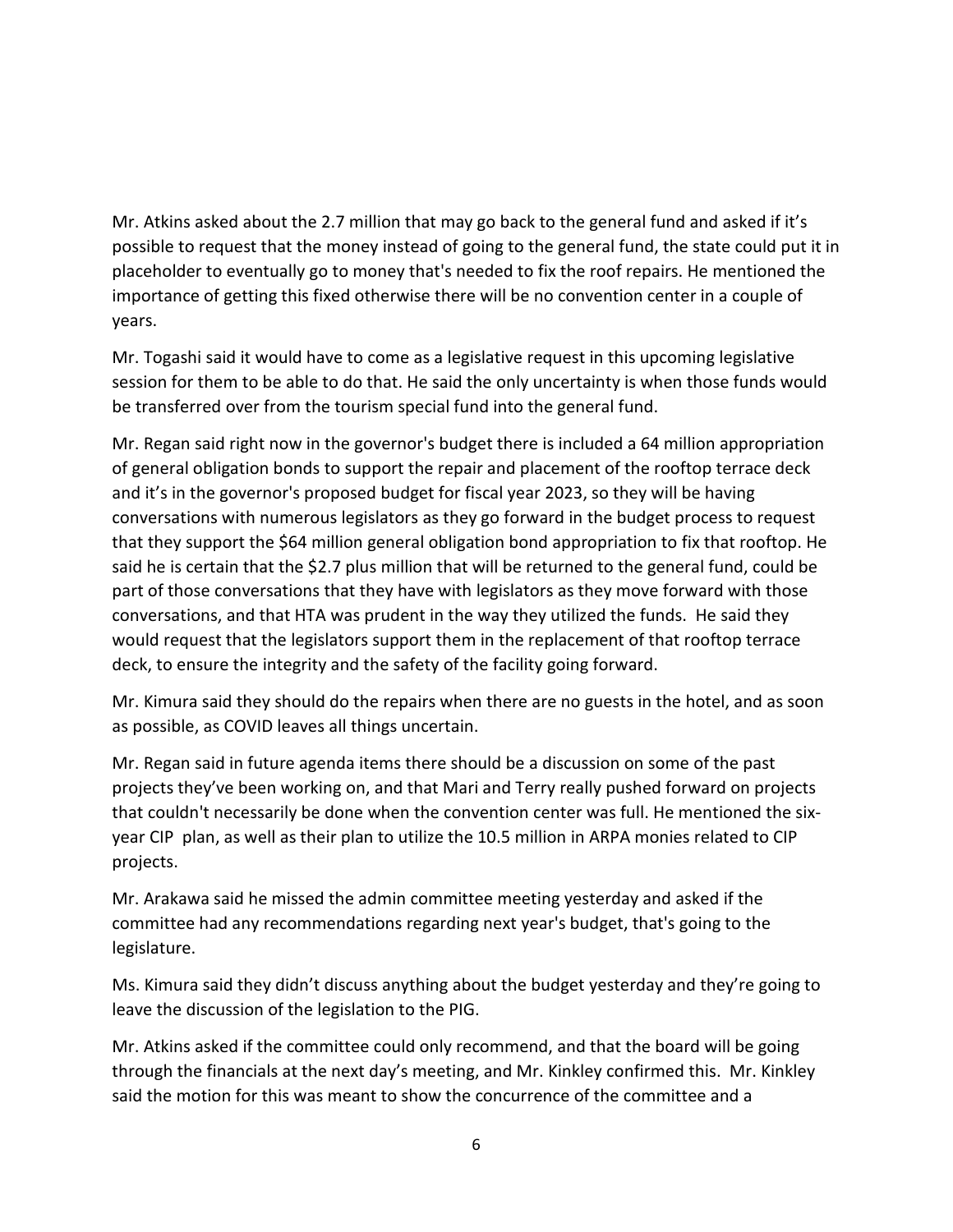recommendation to approve the financials, so it's a recommendation to the board that they've reviewed and feel that they should approve it.

Mr. Regan asked for roll call to approve the motion and all approved. The motion passed unanimously.

# **3. Discussion and Action on the Fiscal Year 2022 Budget Line Items for which Board Members Requested Additional Information. These Items Include Hawaiian Culture, Community, Sports, Branding, Operations, Planning and Research-Related Budget Line Items.**

Chair Rafter mentioned there were several items in the budget that were labeled as TBD that they requested more information on before approving.

Mr. Regan mentioned the first budget line items that were brought up from the board members was program BLI budget line items 203 and 204. He said the comment that was raised was there will be some cultural events, which will not be granted through SEP, so this money could be more flexible in cultural pillar to support those events. He asked Mr. Ka'anā'anā to elaborate.

Mr. Ka'anā'anā said that's the line item that supports their efforts in training all of their GMTs about the best Hawaiian cultural practices. He said it's really focused on their internal program to make sure the GMTs are culturally sensitive. He mentioned the toolkit itself was updated, so the toolkit as it stands is a PDF that's available and downloadable online, as well as some other resources, like the autocorrect tool, on their website. He said the thinking is that they want to make some investments to modernize it a little bit and get it out of just being a document and potentially recording web-based webinars where people click through modules. .

Mr. Atkins asked what the amount was that was requested for this budget line item and Mr. Ka'anā'anā said it was \$50,000.

Mr. Ka'anā'anā said 204 is their market support line. He said this line is the line they use to send practitioners in-market to do different events. He said if they were doing a trade show or an event in market, this is the line item that supports the cost to send the hula dancers, musicians, etc. He said in the past this line item was about 300,000 annually, but it was obviously reduced during the pandemic. He said they do have several markets that are going to be presenting to them on Thursday that do include the resumption of in-person events. He said they'd like to consider bringing back cultural practitioners as part of those in-person events, obviously at a much scaled down version, which is why they requested it to be \$50,000.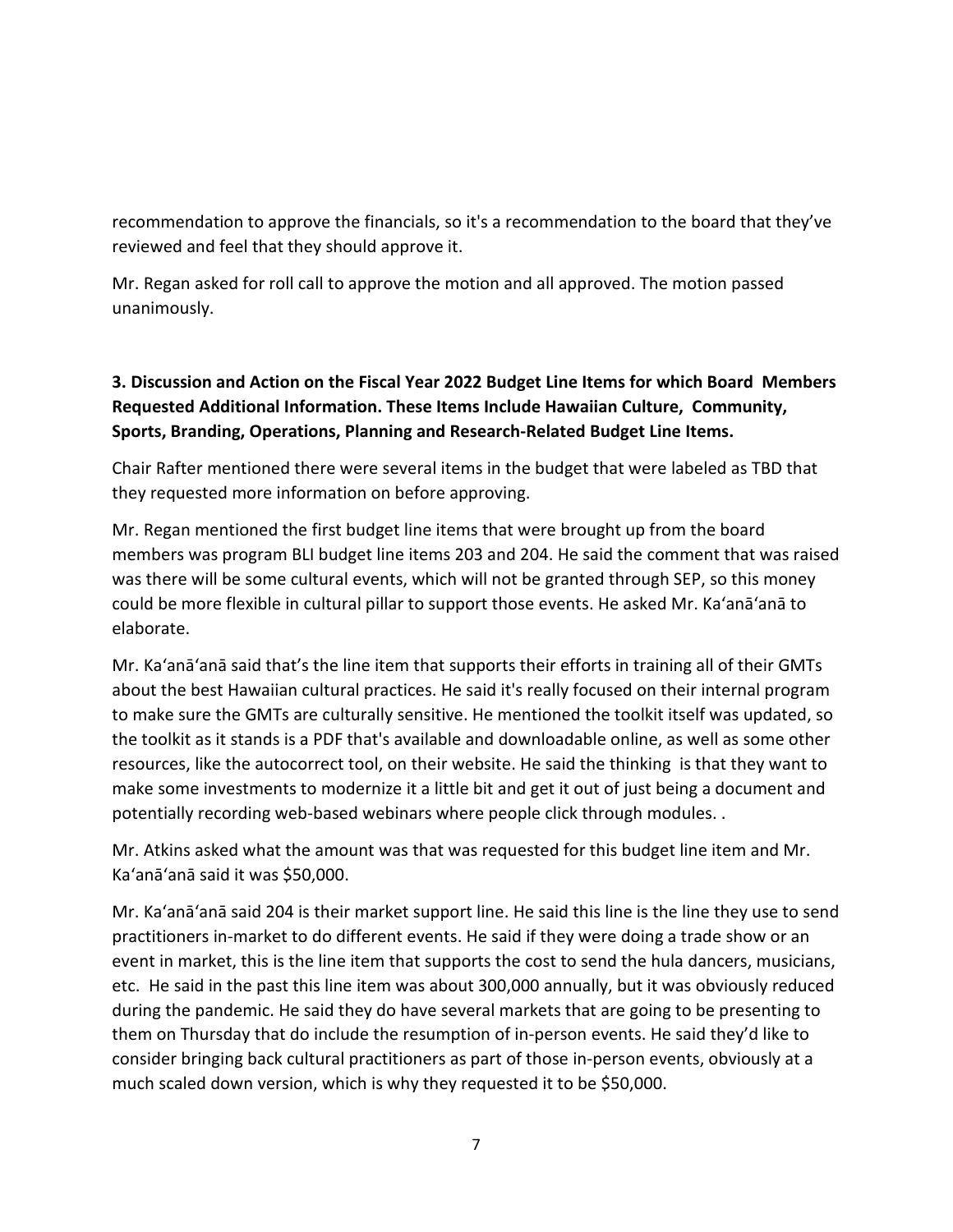Mr. Regan moved on to budget line item 215, Hawaiian culture opportunity fund for \$200,000. He asked Mr. Ka'anā'anā to elaborate.

Mr. Ka'anā'anā said the Hawaiian culture opportunity fund is an opportunity fund and there's nothing allocated at present. He said this is meant to be there for flexibility but if there was something that arose that they felt that was advantageous to the state and they could procure it appropriately, those funds would be used there.

Chair Rafter addressed Ms. Kimura and the possibility that she had flagged the issue of the smart destination budget of \$10 million. He asked that if the \$10 million gets approved, what happens to the other couple of million dollars that have been flagged that suddenly become redundant. He asked if they all get rolled together or how are they going to handle them.

Mr. Ka'anā'anā said it's for anything that would typically have fallen under the Hawaiian culture pillar as an opportunity. He said he doesn't see the overlap with the smart destination sort of site and what they were trying to accomplish there.

Mr. De Fries asked Mr. Ka'anā'anā to share an example of an opportunity that came by.

Mr. Ka'anā'anā said they usually come in the way of different event sponsorships, like association of Hawaiian civic club convention, which aren't necessarily pre-planned, where they fund on a regular basis through another RFP.

Mr. Atkins said he thinks the disconnect Mr. Ka'anā'anā was talking about and when they read it, was about improving signs. He asked that when they talk about improving signs, to put more cultural recognition of different places and a lot of those didn't have much meat to them. He also asked if this is all encumbered money or all ARPA money. He asked that if they do any of this, do they have to go out to RFP each time they think there may be an area in the 200,000 that is worth pursuing.

Mr. Ka'anā'anā clarified that 215 is the Hawaiian culture opportunity fund for 200,000 and is completely separate. He confirmed they are all ARPA monies.

Chair Rafter asked if the TBD items on the spreadsheet are the one that haven't been encumbered and the numbered ones, the ones that have, or if there's no relevance to that.

Mr. Regan confirmed the only ones that have been encumbered right now or that we have included in their financials are the ones that are previously approved by the board, which are 339, 350 and 919. And the TBD are those to be determined and they have not had a budget line item specifically for these particular requests for allocation. He said it's basically something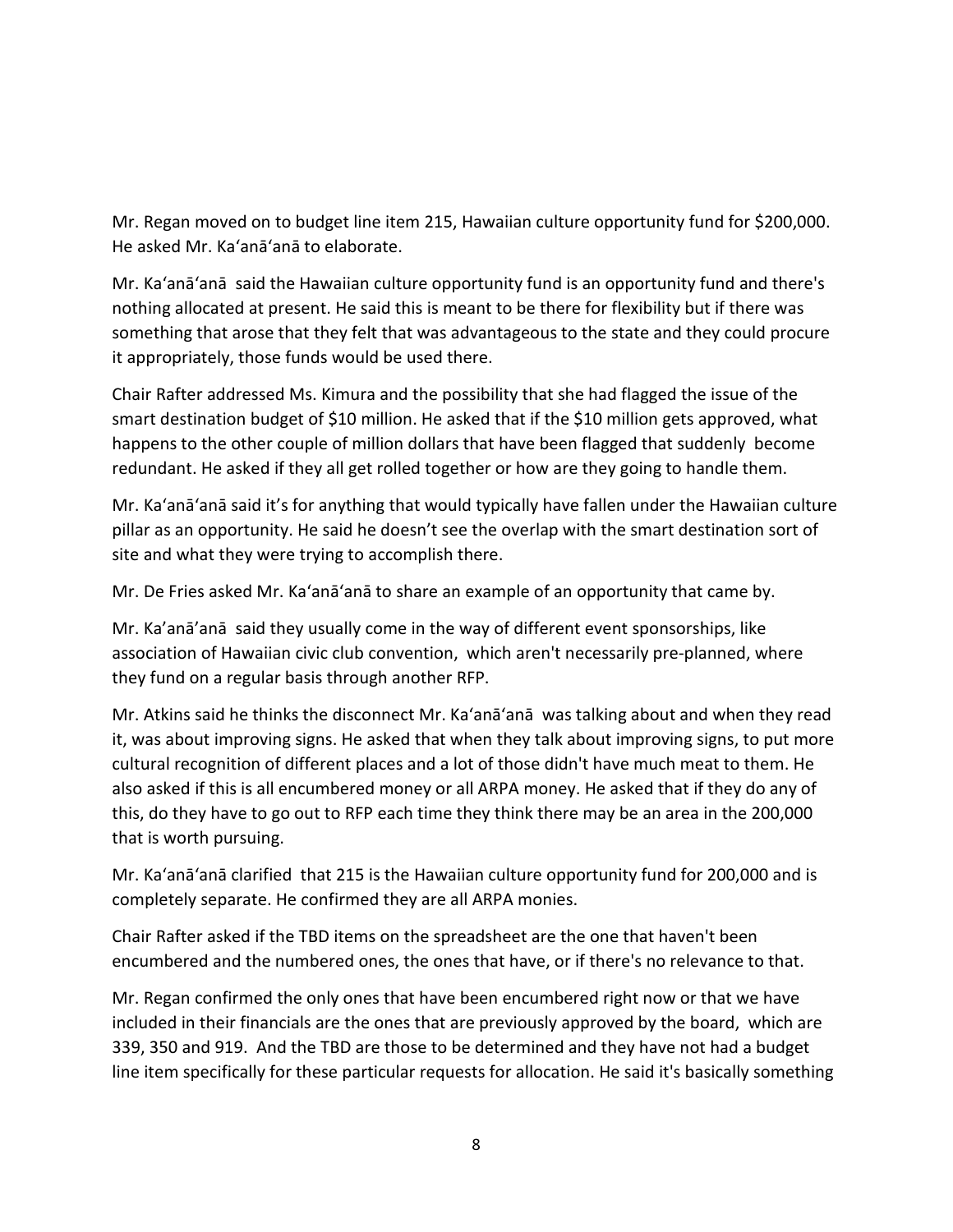new that they're creating within the budget. He moved onto TBD1, which is sign improvement discussion and turned it over to Mr. Ka'anā'anā.

Mr. Ka'anā'anā said they're not moving forward with this in fiscal 22 just in lieu of some of the concerns raised, and also the timing, so he recommended taking this out of the current budget.

Chair Rafter asked if DLNR is doing anything about sign of improvements.

Mr. Ka'anā'anā said no, but they have been in contact with them.

Mr. Arakawa asked where the \$275,000 goes to if not allocated to signs.

Mr. Regan recommended from Chair Rafter to go through the list, and if there are items that are not going to be approved, they can have a discussion on how to reallocate those funds or the staff can make another proposal to the board for those additional funds.

Chair Rafter said it sounded reasonable.

Mr. Atkins asked what the intent was when the staff put this line item together for signage

Mr. Ka'anā'anā said they wanted to do it in partnership with DLNR if the funding got approved. He said examples were or a scenic pullout or a big board near parking near a viewpoint. He also mentioned signs that were damaged by weather, wear and tear, or vandalism, and it would be used to replace those signs. He reiterated the reason for not moving forward was because of the timing more than anything else. He said they can consider it in the fiscal 23 budget because it is a worthy project and it's important and has merit and value for improving the visitor experience.

Chair Rafter asked about the need to have somebody that can integrate with DLNR and other departments.

Mr. Ka'anā'anā said the hiring window is open again and they've reposted for two brand managers and a senior brand manager position that closed on the 31st of month.

Mr. De Fries added that they have formalized an advisory committee that includes DLNR, DLT, state foundation culture of the arts as a formalized committee that HTA is convening, which is also intended to help.

Mr. Ka'anā'anā mentioned they'd like the vacancies filled but that Eva, Maka, Didi and himself have been the ones mostly interacting with DLNR on the contracts that they have with them presently. He reiterated that they are connected to them already and engaging with them.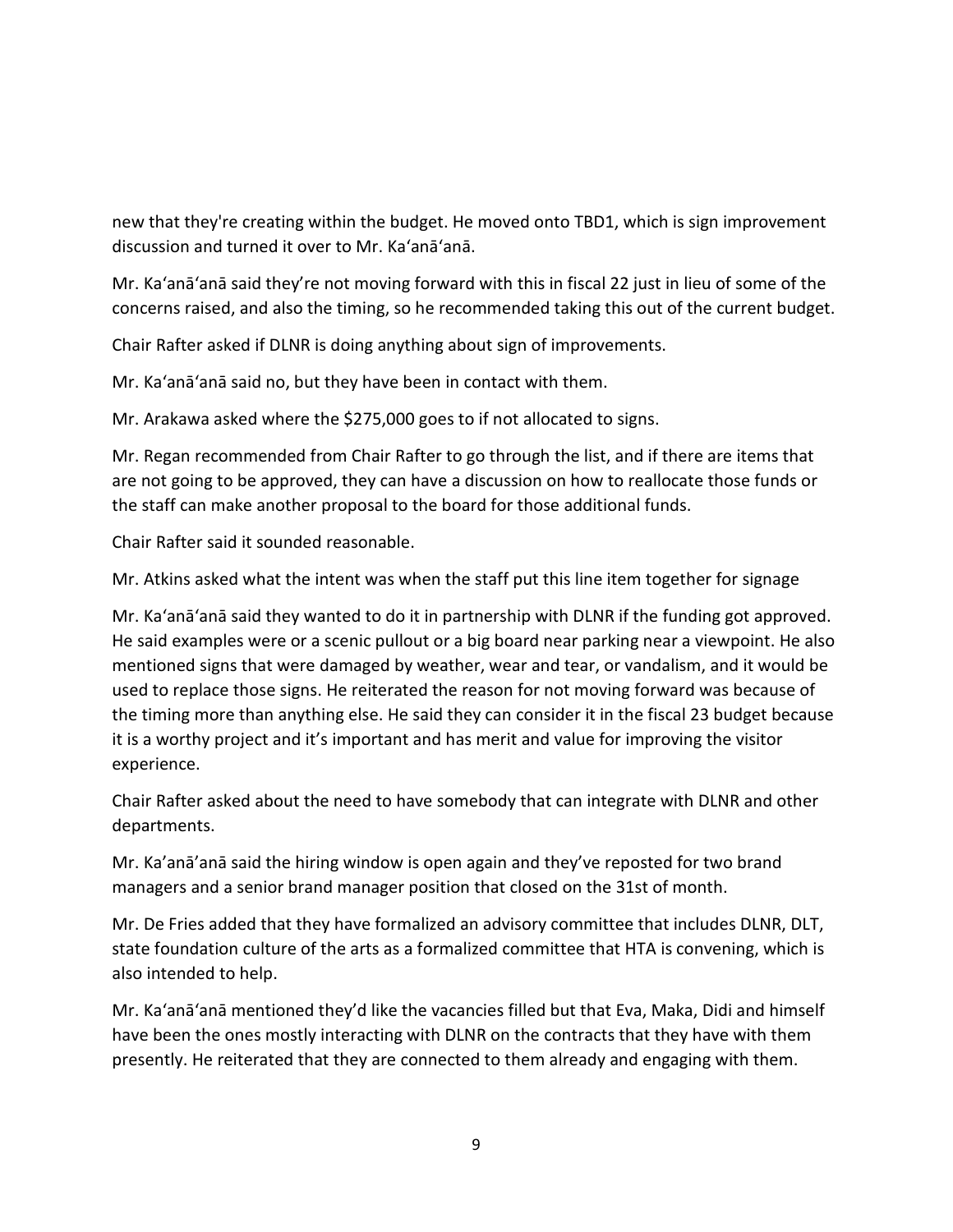Mr. Atkins mentioned that something has changed in regard to the state and handling a couple of the state parks where they are producing revenue instead of constantly costing money. He like Mr. Ka'anā'anā's concept for signage and would definitely bring it up with the state in areas that are actually producing revenue to enhance the place, instead of the monies going back to a general fund. He said similar to the state parks throughout America, Yosemite National Park basically is the resource and revenue that funds so many of the small national parks. It was a question with the board – how to get DNLR, HTA and a number of other really important agencies together to bring up these different concepts with the new revenue stream.

Mr. Ka'anā'anā mentioned that those conversations are happening in those coordination meetings with the highest levels of each of the departments.

Mr. De Fries said there is some draft legislation being put forth in the Senate by the Tourism Chair to have the occupant of this office on the board of Land and Natural Resources for that purpose.

Mr. Regan spoke about TBD 22 and TBD 9 - the local business support for \$500,000.

Chair Rafter said the follow up on this was how are they working with other departments that have already allocated substantial budget to it.

Mr. Ka'anā'anā said this will be moved to another budget year.

Mr. Regan spoke about 339 and 350 – they're both previously approved budget line items.

Mr. Ka'anā'anā said these two were previously approved as part of the global support services RFP they'd like to release. These are the two-line items keeping the 'lights' on and they also make up what is the one and a half for global support services RFP.

Chair Rafter asked whether smart destination should be approved as it will not be built in a day in theory in the future.

Mr. Ka'anā'anā confirmed it will not be finalized in the year and said there are some elements that can be rolled into the leisure contract.

Mr. Atkins said a lot of the challenges that brought questions was there's not a lot of meat to what they're requesting and between the two it's almost a million and a half dollars. A few people raised these issues - one is what's exactly in the program and, is 10 million going to cover that as it's a lot of money and a one-shot deal with ARPA.

Mr. Ka'anā'anā said he is happy to send them the current incumbent contractor and contract, so they can see specifically what's in it.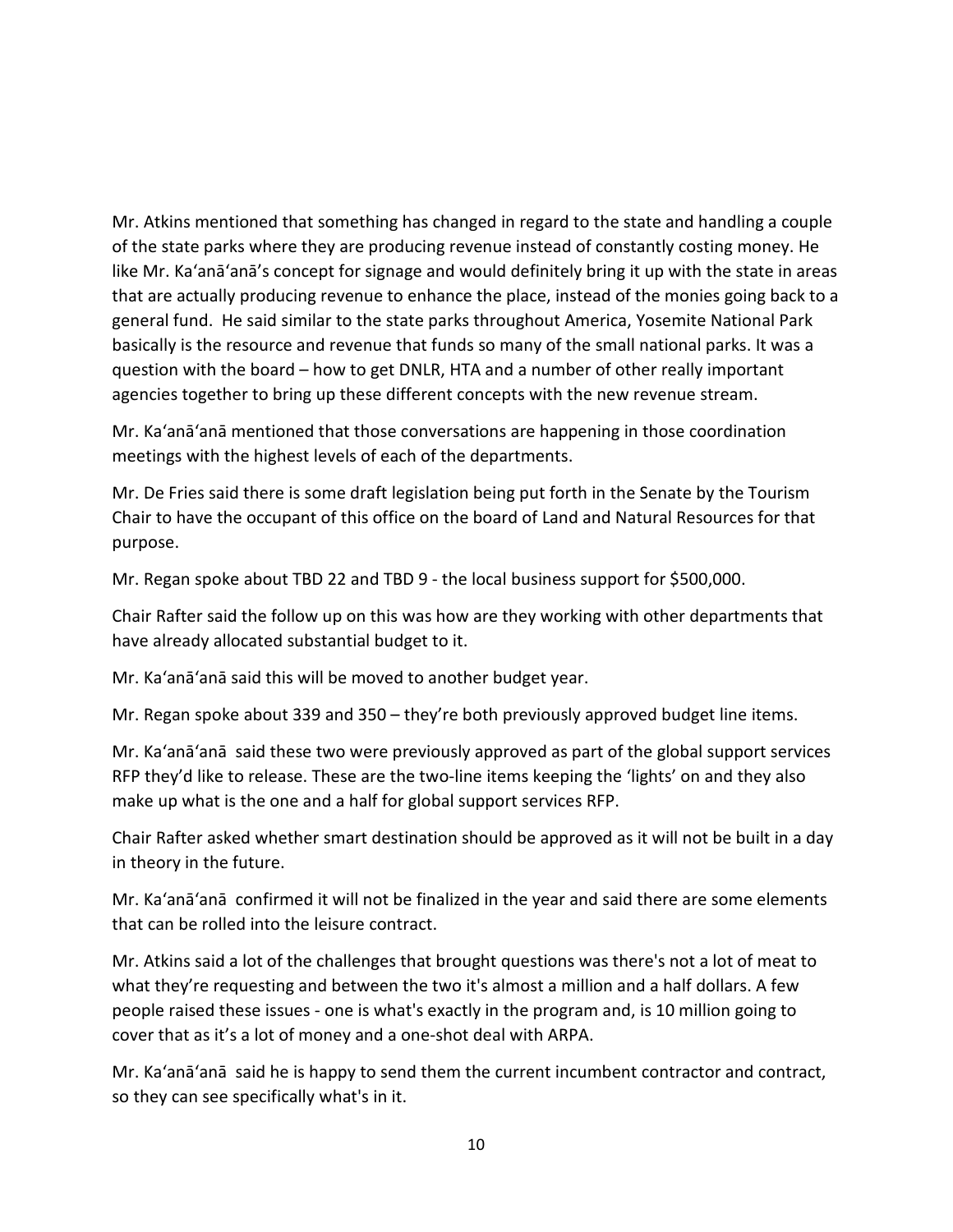Chair Rafter moved over to TBD 11, 12 and 21.

Mr. Ka'anā'anā said they're not ready for more details on these yet.

Chair Rafter said he understood these to be smart destinations, obviously where they said in theory, the idea sounds interesting, but asked that they come back with quite a bit more detail so they can understand that it is ongoing.

Mr. Ka'anā'anā recommended to take Polynesian Football Hall of Fame out the budget. He said they applied to their Community Enrichment Program, so that will be the mechanism. He said they don't have to worry about this 150, so that can come off the table as well.

Mr. Regan mentioned a previously approved budget line item 919 which dealt with board governance.

Ms. Kimura said this was not entirely \$121,000, but just the \$20,000 of this she felt was very high to outsource for the minutes.

Mr. Regan mentioned they had a contract previously with another law firm that was handling all the minutes and said they were spending significantly more money on those services. He said it costs about \$600 per meeting to provide the minutes which are done by one of their partners and in his mind, it's money well spent. He said producing minutes is an art, not a science. He doesn't think a \$20,000 investment is a very fair amount for those types of services. If they had to have a staff member doing the minutes, they would be spending multiple days completing this which is a waste of their job. He asks that this remain as is as it's a good expenditure to outsource.

Mr. Arakawa agreed that this amount is well spent and voted to keep this line item. He said going forward he will be taking a closer look at the minutes and pointing out any corrections for revision from now to the end of the year.

Ms. Kimura agreed that \$20,000 is a minimal amount and worth it but she thinks that someone who is doing the minutes should be listening to the meeting and know the industry.

Mr. Arakawa agreed with Ms. Kimura.

Mr. Regan moved on to TBD 4, 5 related to service and the creative agency.

Mr. Ka'anā'anā started with air service. He said in the past they had consultants to help them manage their relationships with the various vendors. He said there have been some comments about the idea that this vendor and contractor would be there to 'control the airlines', which is not the intent. He said the intent is to keep the lines of communication open and strong with all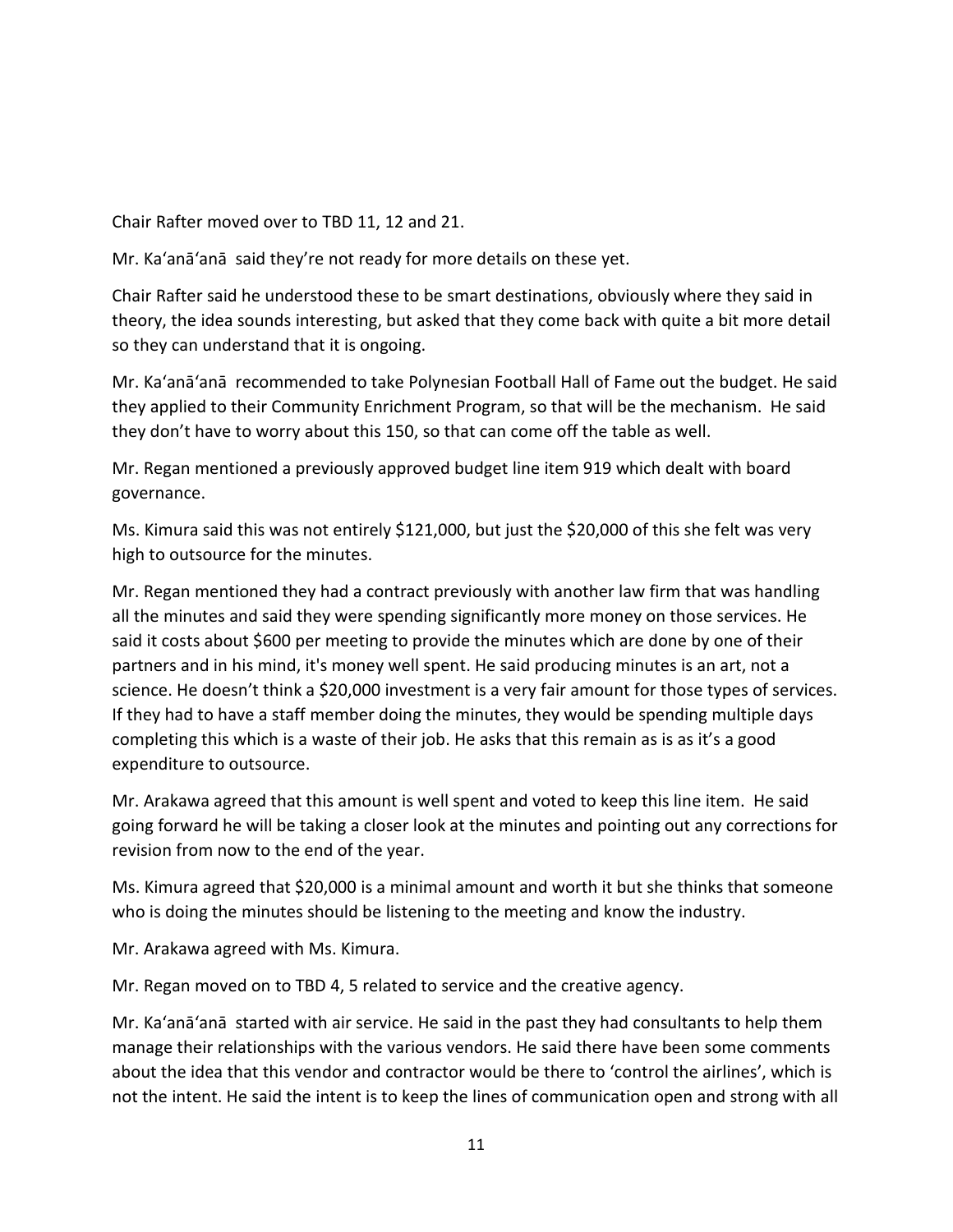of the various carriers that service Hawai'i. He said it's a nominal investment in the larger scheme of things. He said the goals of this new procurement would be focused around managing existing access instead of developing new routes.

Chair Rafter said they should be spending money on developing sport instead of developing new routes. He said the question is – are they going to get more return on their investment on air service or sports or, or both, or, or neither because air service has remained fairly strong through COVID for markets that are open.

Mr. Ka'anā'anā said it's about managing the relationship. He said it's important to have someone dedicated to that function on the sports side. He mentioned Ross who has been brought onto the team, a new brand manager who has a lot of experience in sports and also agency experience. He said he could help them manage and better evaluate in partnership with their other existing contractors, those various sports properties.

Chair Rafter said he is concerned about imaging. He said they are not trying to get as many seats as possible into Hawai'i, but more, managing it. He is not sure if the \$250,000 justifies that. He suggested taking a good look at sports at the next day's meeting. He said right now they don't have a lot of money for 2022. He said they're also looking at whether or not to continue with the PGA and that they need someone in that area that can bring a lot to one of their community pillars - communities and sports. He asked to put this on hold until it was discussed further whether a consultant is needed for both. He said the \$7.2 million has now been cut in half which makes it very challenging. They need to find out what airlines are doing, where they're moving around the world, especially now with countries being closed. He stated it's difficult to know what the airlines are doing as they can't communicate with each other due to certain laws in place, so it would be helpful to have a consultant in place. They need to know what is most valuable to use these monies for.

Mr. Ka'anā'anā mentioned in 2017 when they had Ascendant as their sports consultant who helped them put together the strategy, the evaluation tool , and the portfolio model which they're still using. He asked since they're removed the number of programs, there will be other monies that are able to be reallocated, so they all need to consider where that would go best a sports consultant, in addition to an airline consultant or neither, or reduce levels. He said it's important behalf as the state, to have somebody who has full focus, can discuss the level and funding it will require to help manage those relationships as air service their lifeline to the industry.

Mr. Ka'anā'anā spoke about the creative agency saying they haven't contracted an agency for HTA yet as far as he knows. They've done some work with MVP Caroline, but it was more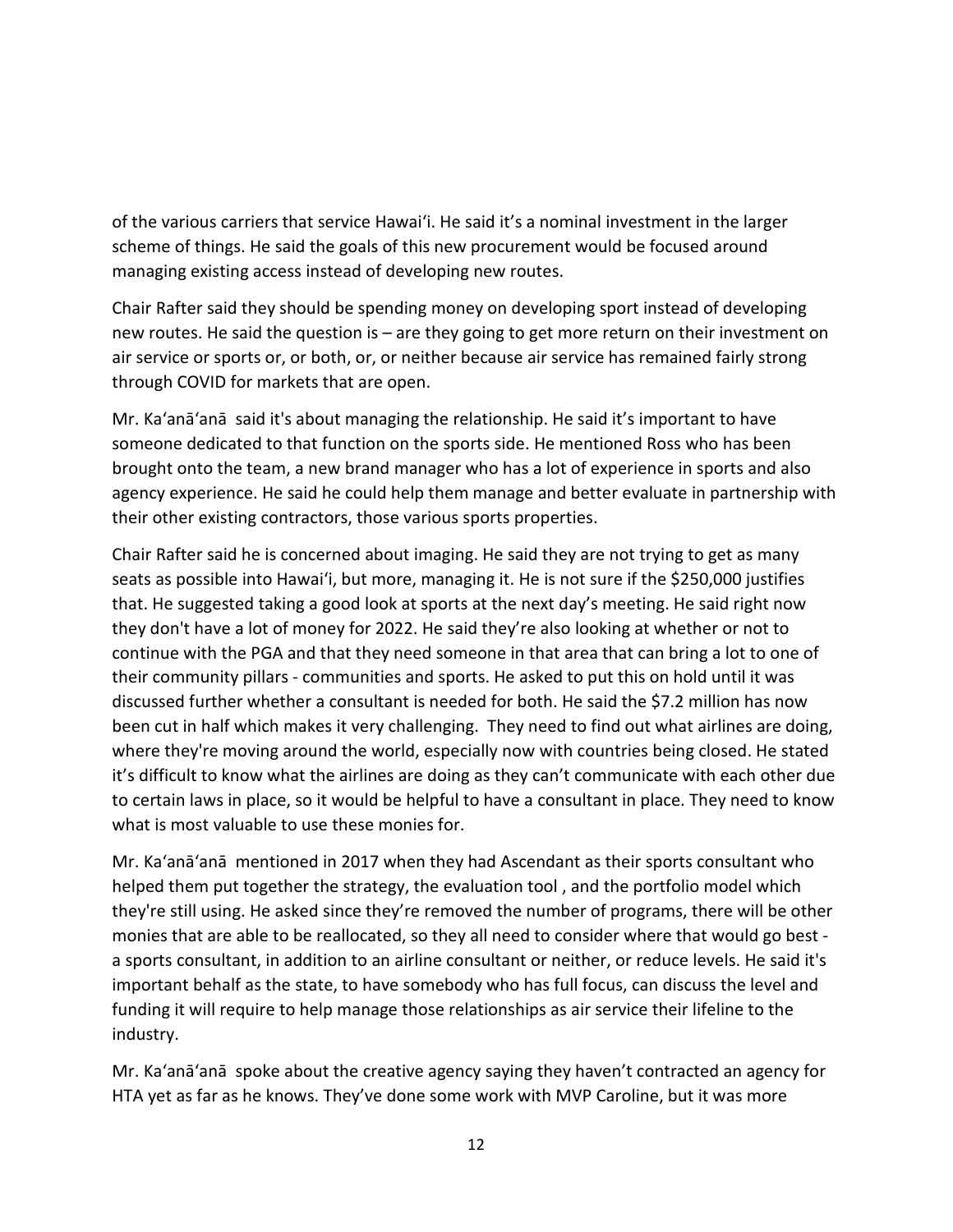project based. With the boards request to communicating better he suggests hiring a creative agency to support the program manager to do the graphics and designs to better communicate HTA activities. He said this will help bring some consistency to HTAs look and feel of our communications going outwardly and done in a professional way.

Chair Rafter questioned if this is an HTA responsibility and Mr. Ka'anā'anā said it's for HTA to do.

Mr. Atkins brought up the creative in the hotspot mitigation. He said it seems that DMAP is addressing a lot of that and on each island now there's a person that HTA has hired to be on top of the DMAP and to implement the money that they've already given them. He said it concerns him when they put so much time into DMAP. He said they shouldn't have to spend more money on the thought process and implementation. He didn't suggest doing away with the items, but just what's the best way of spending the money allocated, because some of the counties may be ahead of others and they shouldn't be spending more money on studies.

Mr. Ka'anā'anā said the creative and the hotspot mitigation are separate items, but Mr. Atkins did not agree.

Mr. Arakawa disagreed with Mr. Atkins, the reason - because DMAPs are going to be different for every island and every part of every island. He said that Mr. Ka'anā'anā is talking about communicating HTA policy wide programs and doing a professional presentation for the HTA staff that will be different from the presentation that the visitor bureau does. So, he said the creative agency is to get HTA's message across about the change in direction and the type of things they're trying to do coming out of COVID. He said \$250,000, having the branding committee oversee it, will be money well spent. He said there will be some exciting new programs going forward in the coming years.

Mr. Atkins asked Mr. Ka'anā'anā if he feels the program is intended for more community awareness of what they are doing.

Mr. Ka'anā'anā said it's for someone to do the finer details, making the communication they're sharing with the community presentable and professional, using people who have access to Adobe and the Adobe Suite to do graphics and creative.

Mr. Atkins said if he feels strongly about it, he will support it, but his challenge goes down to the normal person not familiar with technology and how they will access this, so he said he hopes it gets down to community level, so he hopes it can bridge that gap of community and industry.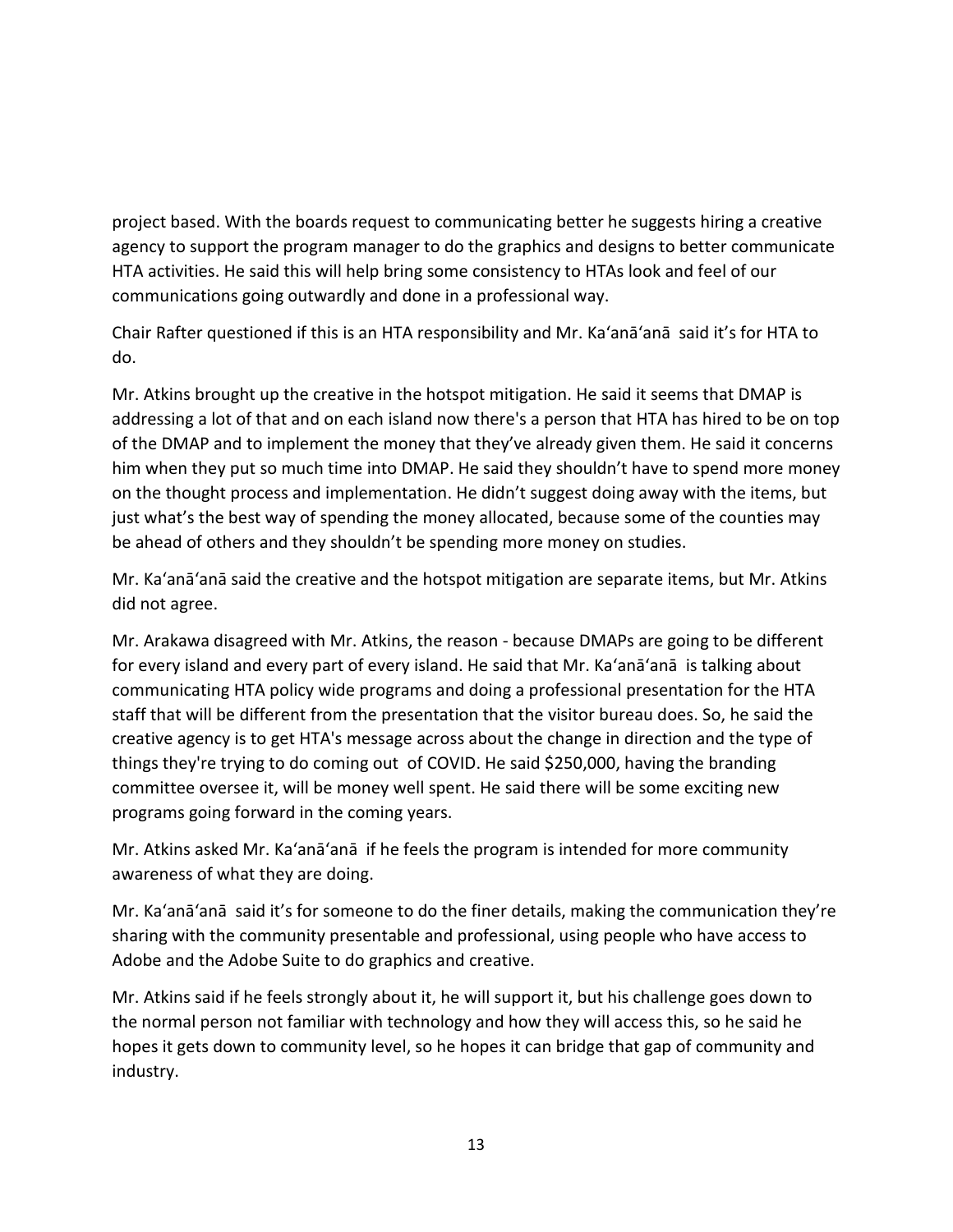Mr. Ka'anā'anā addressed Mr. Atkins point about getting down to real community. He mentioned one of the challenges they had is communicating through infographics like bill 41, right for the illegal vacation rental bill, and he said this would be posted on social media that would get broad community to see it, but the ultimate goal is producing creative content that helps them communicate that better.

Ms. Anderson spoke about the next line item - hotspot mitigation. She said the combined total of hotspots with all the DMAPs is over 70 hotspots, and not all the hotspots are managed by state agencies like DLNR, some are county. She said the purpose of this funding isn't to do studies, but to help mitigate the hotspots. She said the plan is to work with each of the island chapters, come up with the top five hotspots, and see what they can address. She reiterated it's not to supplement what DLNR is supposed to be doing. She mentioned one of the top three hotspots - Green Sands Beach and she said it is the DHHL department and their focus is on making sure that the beneficiaries get on their lands for homes. She said they do recognize that Green Sands beach is a sensitive area; visitors and residents are going there, so the plan is to work with the beneficiaries out there, have community meetings and work with them to come up with informational signage, as well as a video to tell the story, for travel sensitivity.

Mr. Alameida said he is glad she mentioned Green Sands Beach as Kalai is very dangerous, and that they will be working with DHHL to help spread educational awareness in one of the most dangerous parts of their state.

Mr. Atkins asked Ms. Anderson if it would be addressed under DMAPs and what percentage of the \$500,000 would be to remedy this, how much of the budget would go to hotspots and not just consulting. He said that's his biggest concern and that they should have a consultant to put it together.

Ms. Anderson, she said they would hold community meetings with the beneficiaries as it's community driven. She said they want to hear their stories, what they want to share with visitors and the safety part of it as well, then create signage so when visitors go to the area they know the history, how to be safe and the natural resources. She said it's not a study and that DHHL also has an action plan for the area, and they want to improve the area for visitors as well as residents.

Mr. Atkins asked if a lot of money would be implemented and not from a consultant and Ms. Anderson confirmed yes.

Ms. Yuen spoke from experience saying a lot needs to be done before going to implementation. She mentioned chapter 343, which is an environmental review process, and depending on what action items come out of the community driven priorities there still may be findings that need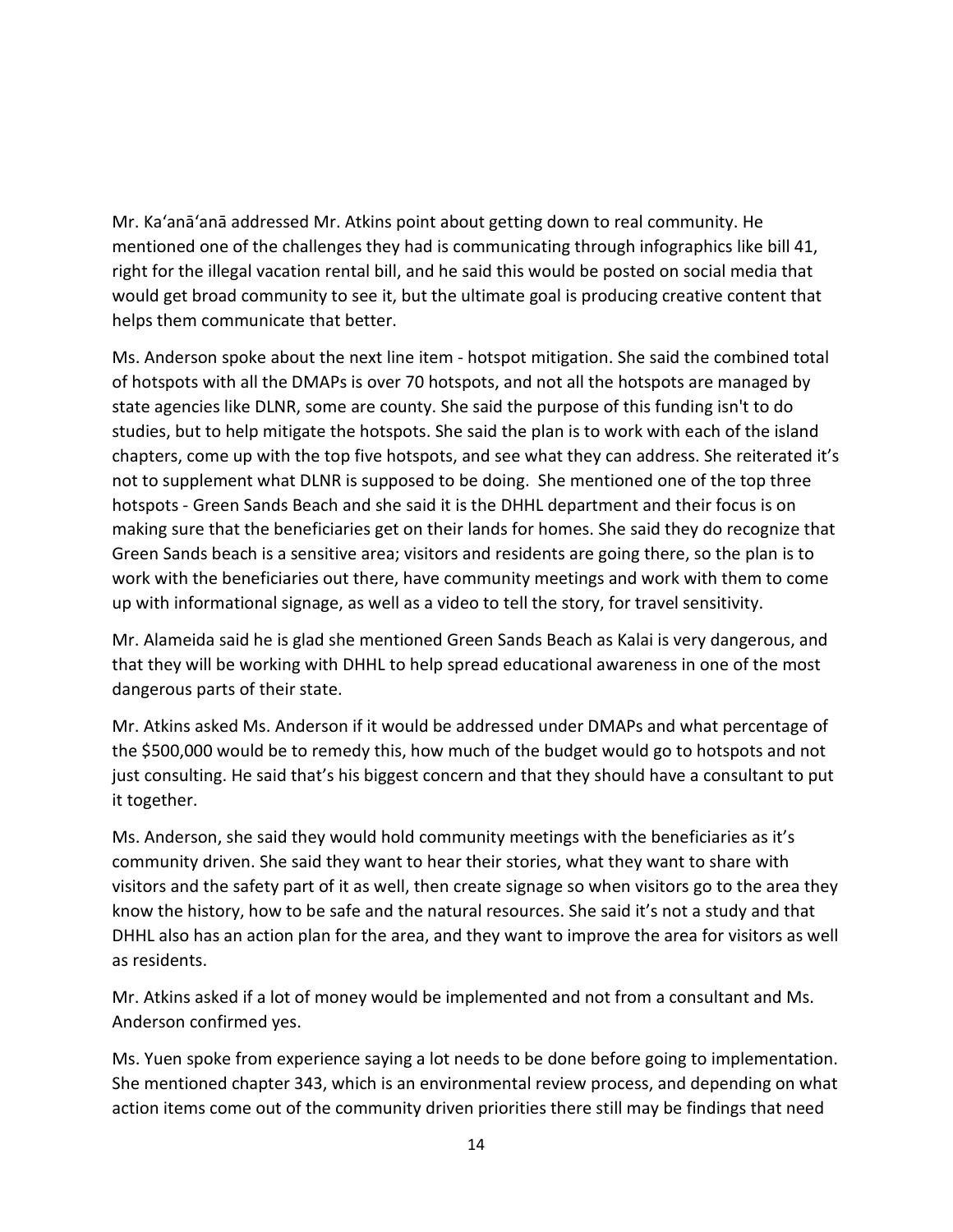to go to front end - environmental studies or engineering. She said to look for the low hanging fruit that can get done without a long process. She said that although they want the monies to go through something physically tangible, there is a process that they need to go through to get to that point. She said it involves a lot of planning and they need to put budgets together so they know what funding would come from HTA.

Mr. Atkins said they need to see what the community wants. He said they need to have indepth discussions with the different departments and help find the money to implement the big stuff. He said it sounded like a lot of the monies go towards research.

Ms. Yuen said it does not, but it's the process that they're facilitating through HTA, and they need to sort through what they can do in the short term, so Ms. Anderson will try find those action items that can get implemented in this year. She said Mr. De Fries is convening with high level leaders at all the sister agencies and that Ms. Anderson is involved with all the counties. She reiterated it's a complicated process they have to go through. She said there are different circumstances for every hotspot, so it is going to be a lot of work. She said Ms. Anderson and the staff are all working hard.

Ms. Kimura asked if the money is going to HVCB?

Ms. Anderson said for the \$500,000 she was hoping they can keep it all in HTA and they'll be doing RFPs to spend this 500,000. She confirmed Ms. Kimura's question of having to do RFT for this.

Mr. Regan said they will be working with Ms. Anderson if it gets approved to find the most efficient and expeditious way to get the monies encumbered and addressing the specific hotspot projects that she has identified. He said it may be RFP, and it may be small purchase, but they're not 100% sure. He said some may be sole source or may be engaging other state agencies, which makes expenditure and income a lot quicker, but they'll find the most efficient way to get it encumbered moving forward from a procurement standpoint.

Mr. Regan moved onto community engagement.

Ms. Anderson said the community engagement is \$175,000 and it's for community engagement meetings to update community on progress of the DMAPs and also to focus on a specific topic or issue that was brought out from the DMAPs. She said it's for six islands and is anticipating the meetings to be held in person as this is important to engage with the community and share with them the progress of DMAPs and also to focus on a specific issue that they would like community input on.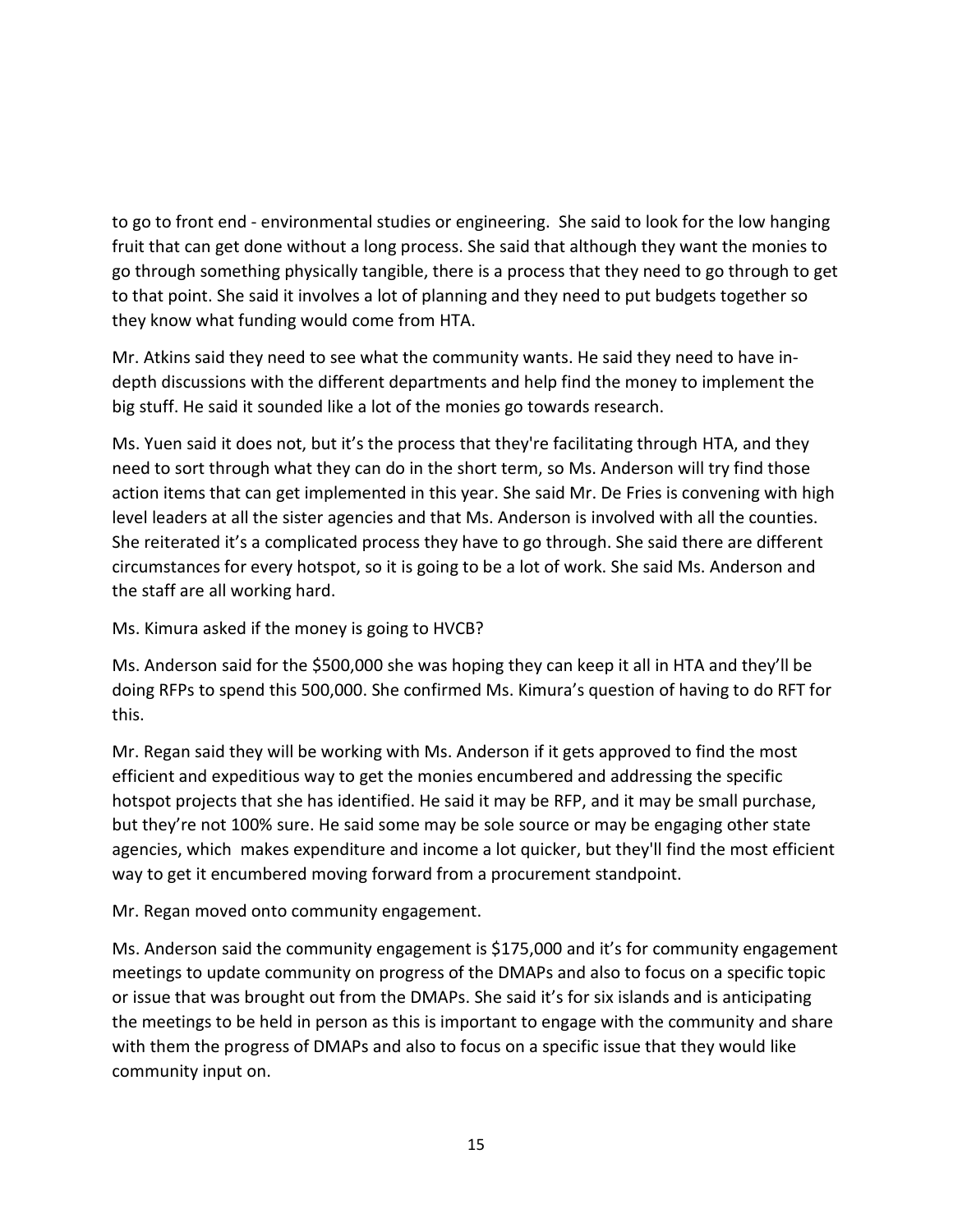Ms. Kimura said there was a question on why they don't combine this with DMAPs for more flexibility, so they don't have to spend this particular amount just for the community meeting.

Ms. Anderson said she envisions the community engagement line item to be working with the island chapters, as there are partners with the DMAPS so they would be involved in planning these meetings. She wants to make sure the community knows that it's HTA led, to show that HTA are out in the community, listening to them, doing their best to address issues or concerns they have. She said she is not trying to duplicate anything with the funds.

Mr. Regan moved onto tourism collaborative.

Ms. Anderson explained it is a community tourism collaborative and it provides planning resources, think of them as workshops to build a capacity of community to either come up with a stewardship plan or to develop a new tourism product experience, building capacity of community organizations empowering them to come up with that tourism experience that they want to share. She said it's basically HTA providing those types of resources to get community involved and working with them to, again, address those two areas, an extension of the DMAPs.

Mr. Atkins asked if it's seed money to start new businesses.

Ms. Anderson said it can be seen as seed money to help build plans for a stewardship plan taking them through workshops to help them build up their knowledge capacity and putting together a stewardship plan as an example. She said two areas to focus on for example is destination management and developing tourism experiences.

Mr. Atkins asked what staff would be used to do all these new programs and how the success of the program will be valued.

Ms. Anderson said the planning area would be overseeing this project, they will be working with consultants to do the trainings for the workshops, so staff would be administering it and hiring trainers to conduct the workshops, so they should think of them as cohorts going through the workshops. Ms. Anderson said the success will be measured in how many plans get developed and the number of jobs created the number of areas of concern addressed and if the plans were implemented that were developed.

Mr. De Fries brought up the WHAM committee and the chair especially felt that in the awarding of contracts that the same people in the same communities were getting an upper hand. He said part of it he started to feel a divide in different parts of the state and in rural areas particularly he felt needed help to build their own capacity so that they could compete effectively for future RFPs and contracts.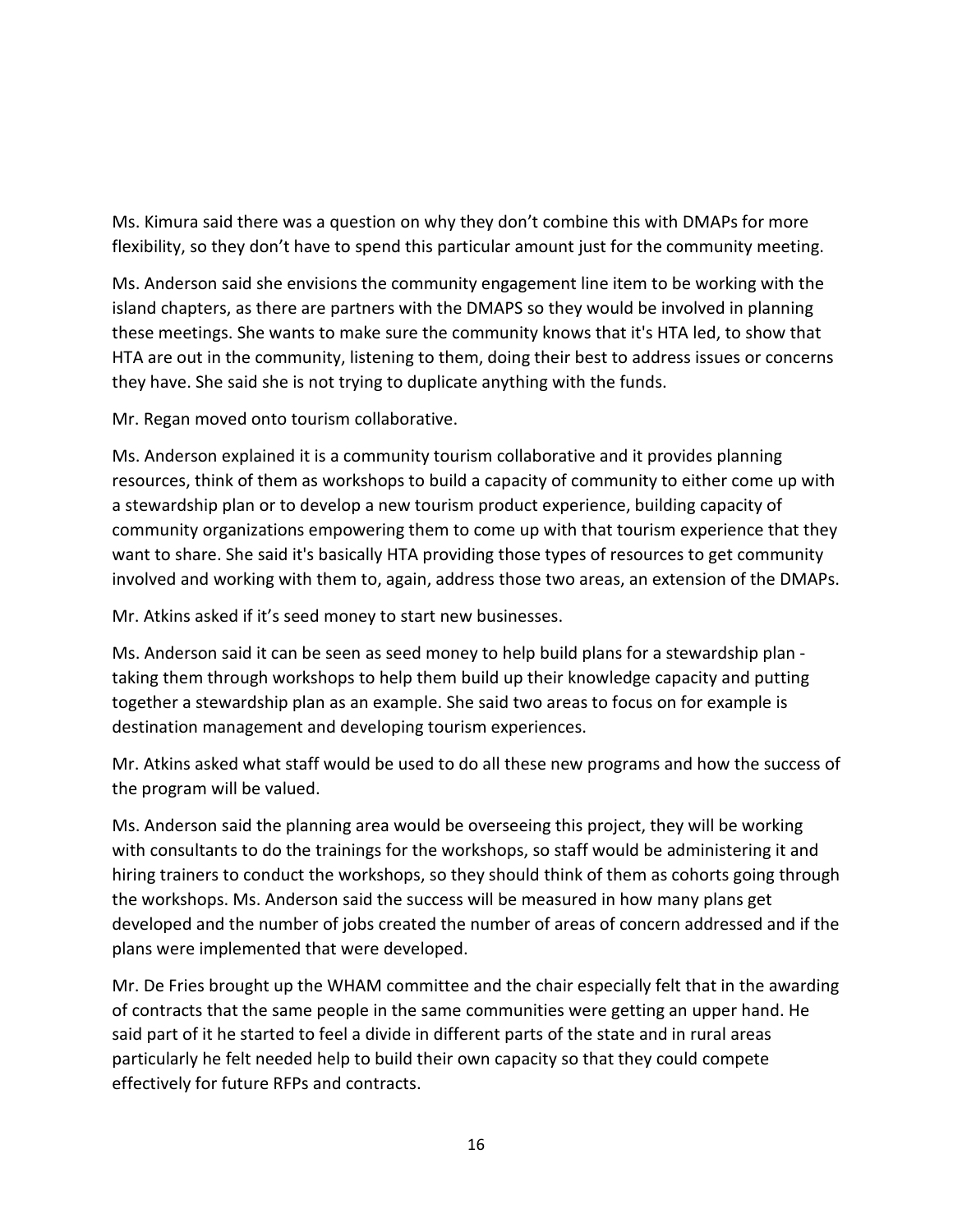Mr. Regan moved over to Wahi Pana series.

Mr. Ka'anā'anā said that Eva will provide a presentation to the full board, and it was unanimously agreed on.

Mr. Regan moved onto Pono Travel.

Mr. Ka'anā'anā agreed with the members objection to this, but he said what was set into motion about five years ago was the DOT awarded contracts to various vendors for the airports. He said when they wanted to share their Kuleana messaging with visitors at the airports that those are all paid spaces. He said in the contract with DOT they have explored the opportunity to consider these PSAs/public service announcements. He said the limitation there is that it's only available to them in unsold space and he said they need to get that message out in front. He said that unfortunately they have a vendor who is under a 10-year contract and they're about halfway through the contract and there is no option but to pay a vendor who has the contract for those spaces.

Chair Rafter asks how much runs unpaid at any given time to fill up with PSAs, but Mr. Ka'anā'anā did not have the answer. Chair Rafter said to ask them the question as 40% is one thing, but 5%, another.

Mr. Ka'anā'anā said it's also the placements. He said most of the placements they would want, the baggage carousel or prominent placements, are all sold. He said they went into it five and a half years ago when the contract was being executed but they didn't make it into the contract.

Mr. Regan said when it comes up for renewal, they will make sure to be part of that process.

Mr. Ka'anā'anā asked if they all feel it's appropriate to make an investment for paid placements at the airport. He recommended yes, based on resident sentiment and what they've been doing.

Chair Rafter agreed but said that unfortunately the relative amount is fairly low.

Mr. Arakawa supported this too.

Mr. Ka'anā'anā said they'll negotiate with the vendor and with \$175,000 try get the best value for the state out of their negotiation with them.

Mr. Regan brought up 318 that was skipped - GoHawai'i **-** \$2.5 million.

Mr. Ka'anā'anā said that he would like the approval to move forward with another trigger in place as the smart destination of Hawai'i will be some time. He says they know the existing GoHawai'i needs to be maintained and updated in some form. He said they don't need to spend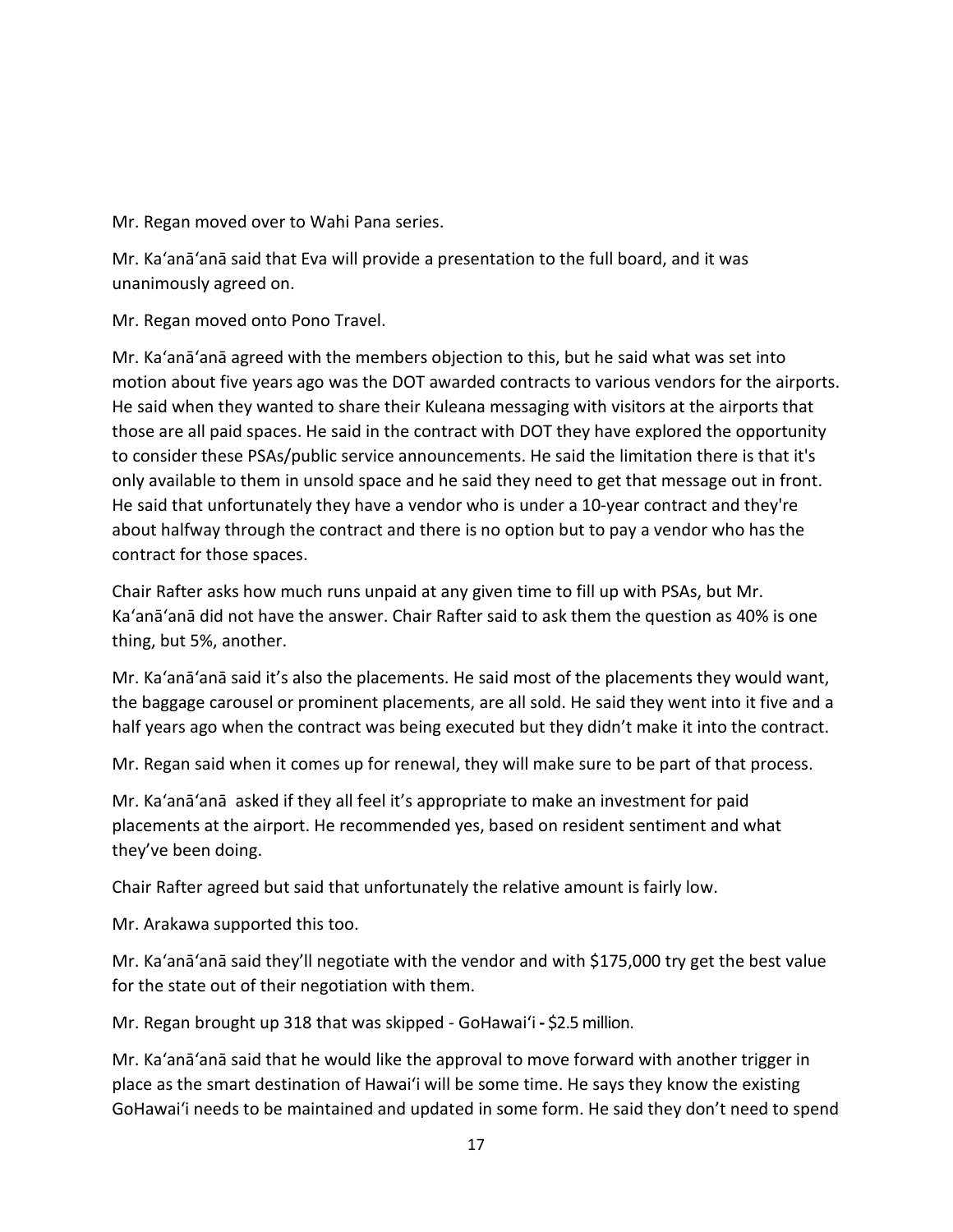the money right now, but he requested that it stays in the budget with a trigger point later. He mentioned two things they are waiting for, one, a formal study that's being conducted by HVCV about the website and two, another membership survey that Mr. Atkins asked them to initiate amongst membership at HVCV about their perceptions of the value for the website. He said to wait for feedback and then discuss it again, but he doesn't want to lose the funding should they need it. It was agreed unanimously.

Mr. Regan moved onto TBD 16 program evaluation.

Ms. Anderson said the \$500,000 is for program evaluation. Of the 500,000 - 300,000 would go towards UGov as they are their past contractor who evaluated the major festivals and events. She said for the \$300,000 they would be looking at evaluating approximately 30 to 35 events, conducted by a third party. She said the information shows the number of attendees both from that island, and visitors. She said they're also collecting satisfaction of attendees or participants to the festivals as well as getting some economic impact data as well. She said Mr. Ka'anā'anā can use this information to evaluate how successful the event was. This information is also shared with festivals and event organizers, so that they can better plan or improve or know of how successful their event was. That is what a portion of the money is used for. The other remaining funds would be used to build out a program evaluation for HTA, working with Mr. Ka'anā'anā and his team to develop measures of success for each of their programs. This money would be used for turning it into a formal system to better track the information, turn it into dashboards where they are being transparent and putting it on their website so that people will know how well HTA programs are doing.

Mr. Ka'anā'anā showed a slide of what UGov does for their event evaluations, mentioning XTERRA world championships, with 95% agreeing that it is a visitor friendly event, and showed that 75% of residents would probably attend in the future. He said it's well worth the \$300,000.

Chair Rafter asked how much the HTA is spending supporting the events - are they spending 500,000 for 2 million of support money.

Mr. Ka'anā'anā said it's much more than that. He said it's close to \$3 million.

Ms. Anderson said that's how much is in the budget for the community enrichment program.

Chair Rafter asked what they have been doing historically and how are they measuring the return on all the spend. Ms. Anderson said for UGov, it was in the tourism research section, and that Jen and her team are with DBEDT, so it's being continued but she is just calling it a different line item.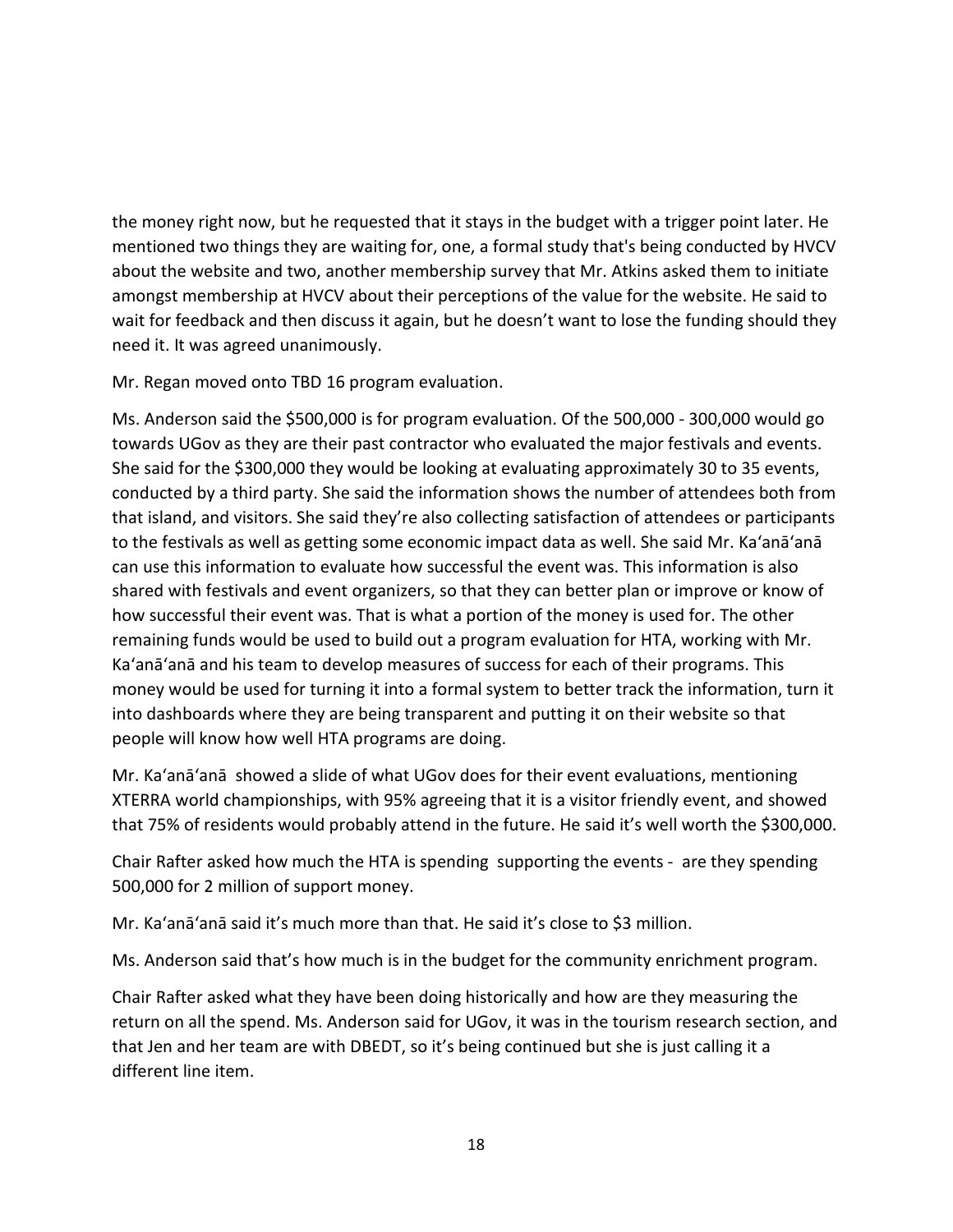Mr. Ka'anā'anā said this is how they validate what's self-reported by the events. They feel that third party surveys that help them measure actual event satisfaction and other economic impacts are a way for them to validate what those events report themselves.

Ms. Kimura asked if the same amount was spent in 2019 for this program and if it's the same program, but Mr. Ka'anā'anā was not sure on the amount. Ms. Anderson said it's the same program, but they might have added an additional number of events to be evaluated.

Mr. Atkins asked who did the research for XTERRA and Mr. Ka'anā'anā confirmed it was UGov. Mr. Atkins asked how close they were in their reporting with the XTERRA contract. Mr. Ka'anā'anā mentioned they do ask them to report to different things, so the reports don't always report resident perceptions of whether or not HTA should fund or not fund those things. They ask different sets of questions in their UGov studies.

Mr. Atkins mentioned that they're supposed to give the number of attendees, how many were visitors, how many locals, as this is key to whether it's successful or not. He said under ROI's it's very limited to what they get to see to judge it on, so asked if they can see slides on a particular event that's included in the 35 prior to deciding the following years budget, and Mr. Ka'anā'anā agreed. He said they will present specific ones. He said there will be a UGov study, depending on the pandemic and what happened and didn't happen, and that they're looking at a baseline of 2018 or 19, some have a 20, some don't have a 20, and then some even had a 21 and others didn't. He said it's anywhere between 18 to 21 that they'll see in the sports program specifically. He said attendance, economic impact, marketing value, and community impact is really what they are trying to capture holistically as the ROI on a particular event and so that's what the UGov studies helps them demonstrate.

Ms. Kimura said it's a very labor-intensive survey and Mr. Ka'anā'anā agreed. He said people are sent out with iPads to collect emails.

Mr. Regan said there were questions, but Chair Rafter said to skip as they are running out of time and at a later stage the board members can take their questions to Mr. Regan.

Mr. Ka'anā'anā ran through the items to make sure he had clarity:

203 and 204 – move forward; 215 Hawaiian culture opportunity – move forward; TBD1 sign improvement - Not moving forward; TBD 22 and TBD9 - not moving forward. 339 and 350 – both previously approved – moving forward, but Mr. Ka'anā'anā will send some contracts as examples - a 21 contracts for global support services with HVCV. Technology consulting, TBD 11 and 21 - on hold; TBD 12 and TBD 21 - still on hold; 318 to stay, but Mr. Ka'anā'anā needs to come back with the results of the study as well as the member survey and then they'll circle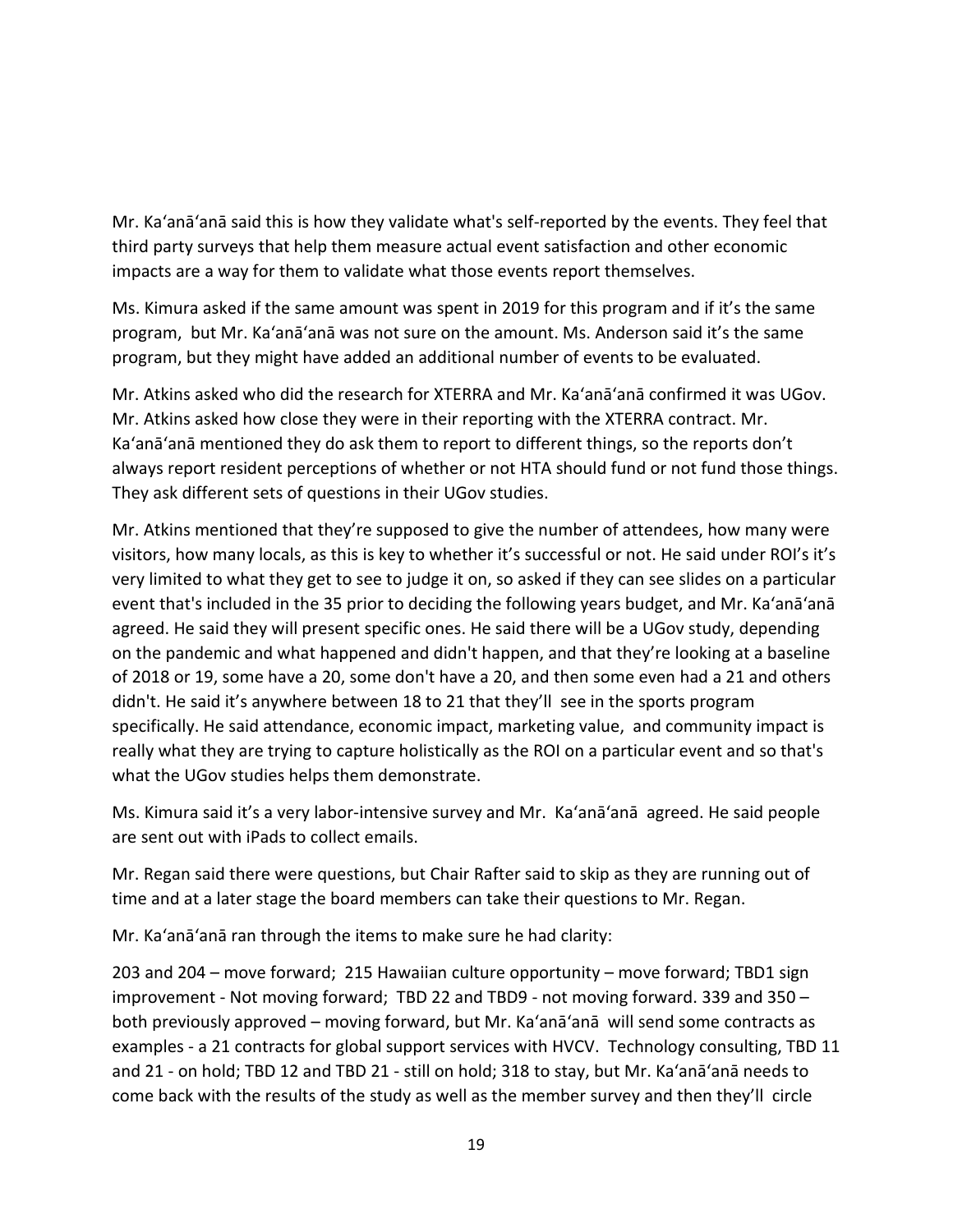back, so it's still on hold. 377 - Polynesian football hall of fame is funded out of SEP, so there's no need to move forward with it in the fiscal 22 budget. TBD 4 air service - Mr. Atkins' concern is he thinks they need it in a certain area, and he doesn't think they need it to the level of \$250,000, so would like to put a placeholder of \$250,000 on that and then look at what they may need in sports as well and try to see if they can maybe utilize that fund for both. He said they should leave the money there intact, and it was agreed on unanimously.

Mr. Ka'anā'anā confirmed moving forward with TBD 5 - creative agency; TBD 2 - Wahi Pana series - Eva will make a presentation to the full board, probably at the January meeting based on the timing of that decision today; TBD 8 Pono Travel - move forward, but Mr. Ka'anā'anā will make sure that they go in swinging hard and negotiate hard for value add to get the best price they can for the money that they allocated.

Chair Rafter mentioned 919 – governance portion – no further questions; TBD 14 - hotspot mitigation – all in support; TBD 16 – Mr. Regan said they determined that as they were spending something for program evaluation before it's just moved over to DBEDT so they're just restoring it and there was full support; TBD 15 community engagement – fully supported; TBD 18 - tourism collaborative – fully supported.

Mr. Arakawa asked about the reprogramming amounts that were deleted and asked Chair Rafter what the recommended amount was to be deleted.

Mr. Ka'anā'anā said it would be hard to repurpose them to do something like adding to existing programs, just because of the procurement rules they need to follow, but it doesn't mean they couldn't do separate procurements or separate contracts, so he said he is open.

Chair Rafter suggested they get the actual numbers first, as it was one thing that Mr. Togashi highlighted earlier, and once they have the actual numbers, they can look at recommendations for if and where to spend. He said they know sports as an example is one of the items that several board members have brought up.

Mr. Regan mentioned that looking at TBD1, TBD 22/9 and 377 those were identified as reprogrammable, and that total is \$925,000 for the three. Chair Rafter said the next step would be recommendations from Mr. Ka'anā'anā and his team on how to spend that \$925,000 based on these conversations.

Mr. Atkins said one of his concerns is that right now they're dealing with a \$99 million budget, and they currently don't have any dedicated funding for next year. He said it would be great to find something useful to use it for, but if not, those are funds that can be rolled over to next year. He said he wasn't sure there would be \$90, \$80 or even \$70 million budget for the next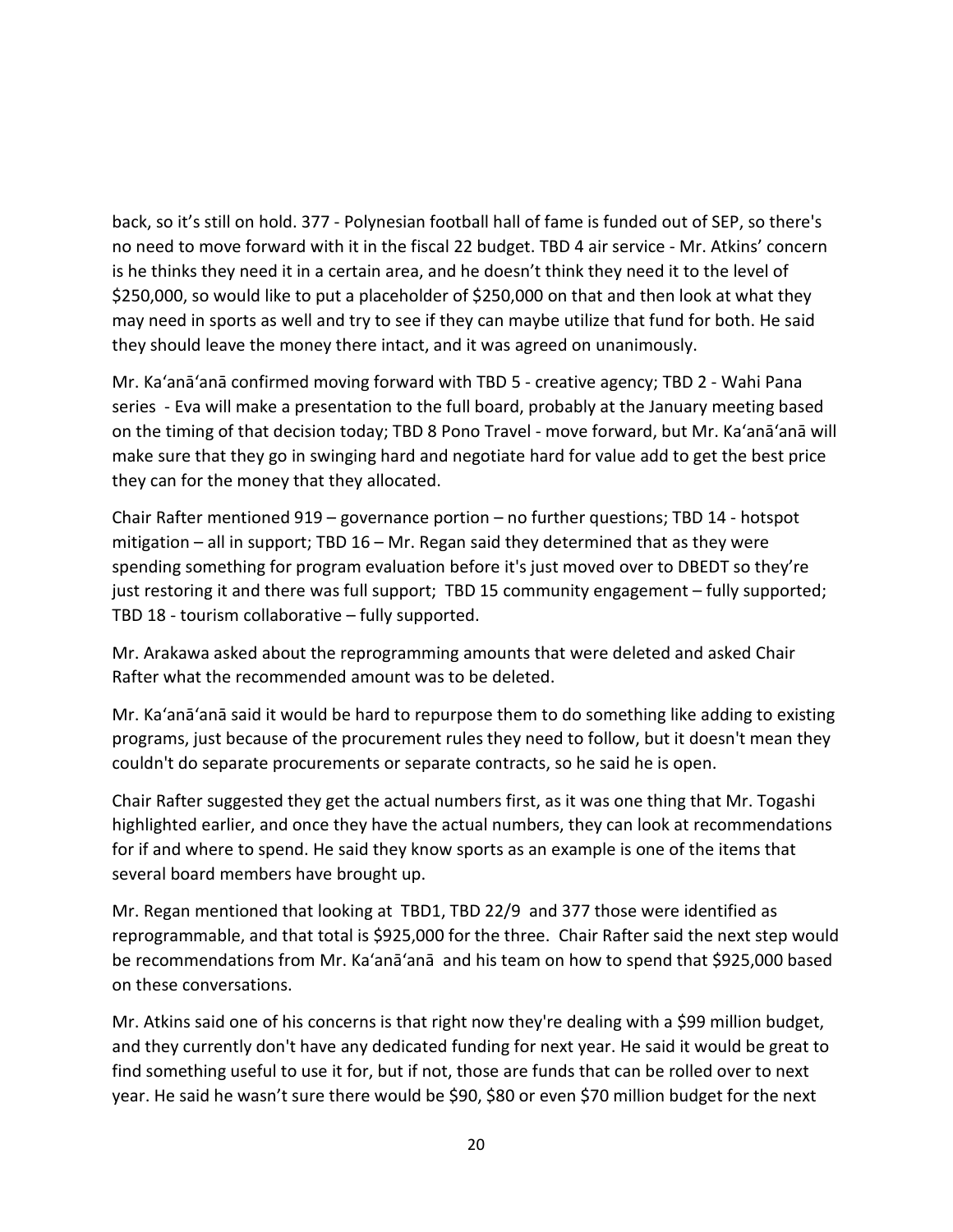year, so that's why he was concerned as he questioned how to scale back \$30 million for the following year. He said \$900,000 is their only rollover money together with the \$5 million they can't spend. So, he reiterated to take that into account when they put together a plan to spend the money this year.

Mr. Togashi said that with respect to the potential for rolling over, the thing for them to keep in mind is that as it currently stands, their ability to encumber ARPA funds only last through the end of this fiscal year, currently June 30th, 22, and they're in the process of submitting a revised document or a request for an extension of that time, but nothing has been officially approved as of today. He confirmed that they told them not to got to 2024, but to 2023. Mr. Togashi said they have their submittal that they have the ability to expand funds through the end of 24 and encumber funds through the end of fiscal year 23. He said they asked them to revise their submittal to both be the end of fiscal year 23, but they have not received official approval yet.

Mr. De Fries said they submitted that request two days ago and Mr. Togashi confirmed.

Mr. Atkins asked if they didn't use any of the \$900,000, would that be the only rollover money they have or is there some funding from the legislator or anything he doesn't know about.

Mr. Regan said if there are previously approved ARPA money expenditures that they disencumber, or we cannot utilize for whatever purpose they had originally intended, that could be then part of those funds, so they could utilize them.

Mr. Atkins asked if they could be rolled over and if they'd have to have them encumbered and Mr. Regan said what Mr. Togashi mentioned is that they put in a request in the budget and finance, initially it was to 2024, but they had to revise that and submitted a new request to extend their encumbrance ability to June 2023, so it's pending right now.

Mr. Atkins asked if it would need to be finalized by 2023 and Mr. Regan agreed. Mr. Atkins mentioned the big one, smart destination that hasn't been approved yet, and asked if they have until the end of 2022 to encumber it. Mr. Regan said as it stands, they have to wait until they get the approval to extend. Mr. Atkins asked if they encumber sometime next year and have the programs and money spend by end 2023, and Mr. Regan confirmed that to be the goal, but if they're not able to BNF would be willing to discuss an extension if needed.

Mr. Arakawa asked that they put together a list of recommendations to the board meeting on Thursday to discuss the spending. It was agreed that they try get it done by then.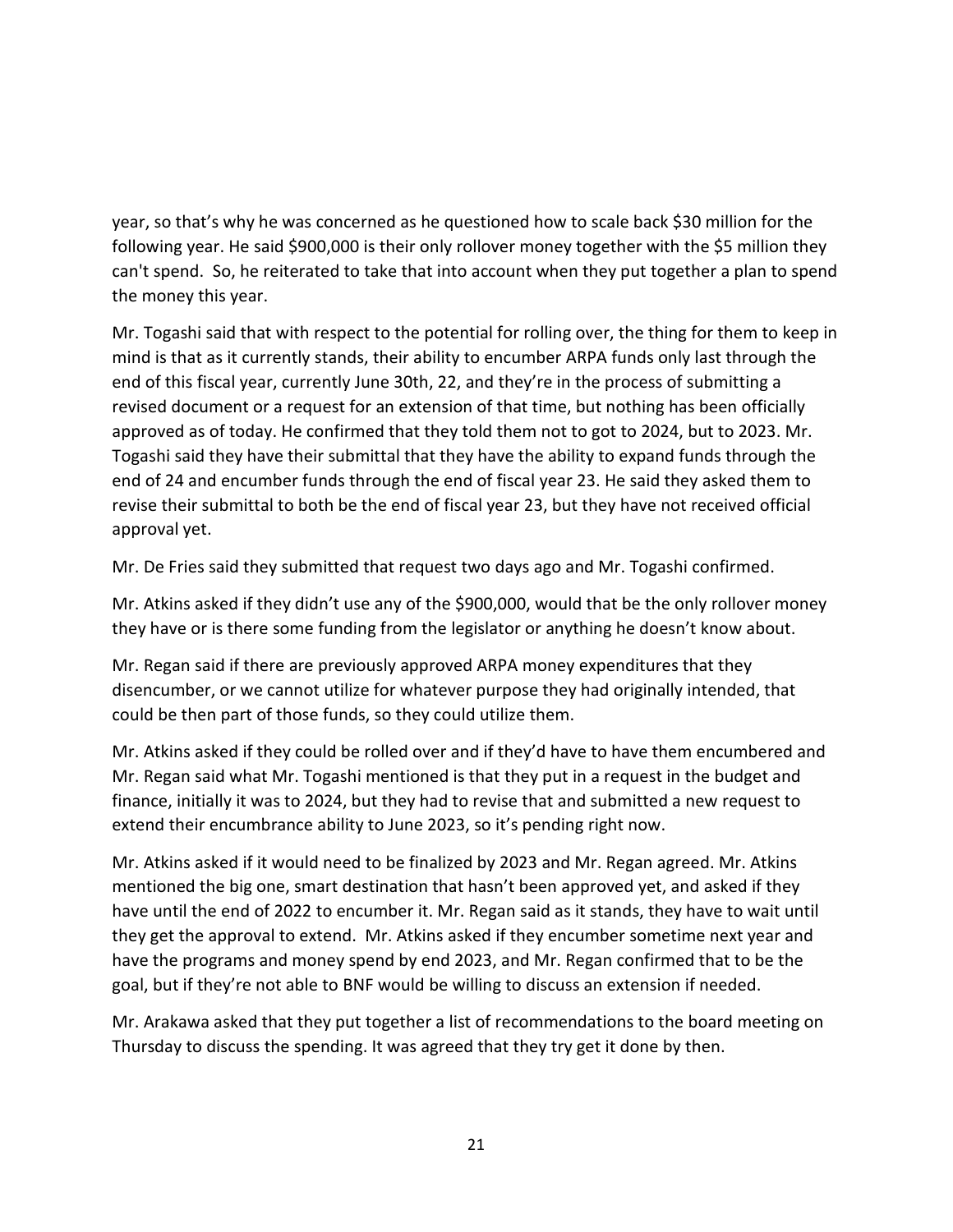Mr. Regan mentioned hotspot mitigation – if they wanted to allocate additional monies to hotspot mitigation from some items that were released, it would help to have additional funds there, otherwise they can put a list together as Mr. Arakawa said

Mr. Arakawa mentioned taking a look at things that need to be done soon like the roof repairs when there aren't tourists. There is a list of maintenance and repairs that are needed there.

Mr. Regan said they'll work on getting the list to the board Thursday.

Chair Rafter asked for confirmation that they are recommending approval of these items as identified in the list that Mr. Ka'anā'anā put together that either have been approved, deferred or subject to more information to bring to the full board and Mr. Kinkley confirmed this to be correct.

# **4. Discussion and Action on the Board's Previously Approved Interim Fiscal Year 2022 Budget Line Items as Identified by Board Members. These Items Include Branding and Operations-Related Budget Line Items.**

Chair Rafter said the above covered agenda items three and agenda items four, because agenda item four had included previously approved fiscal year items, which they also discussed above. They did a roll call. Motion from Ms. Kimura and second from Ms. Yuen. The motion for agenda item 3 and 4 passed unanimously.

## **5. Presentation, Discussion and Action on the Hawai'i Convention Center's November Financial Report**

### **6. Presentation, Discussion and Action on the Hawai'i Convention Center's 6-Year CIP Plan**

Chair Rafter asked Ms. Orton to discuss further.

Mr. Togashi confirmed that Ms. Orton should elaborate, but in the interim, he wanted to connect this item with agenda item two. He mentioned one of the questions that member Atkins had with respect to the convention center – he wanted to circle back on what he had previously asked for a little more time and addressing. He said the question was essentially what is the amount that they're looking at for fiscal year 22 for the convention center, and he confirmed it is budgeted for \$5.5 million, which includes \$1.7 million of funds, that they set aside with respect to exhibit hall impact, and what that means is because some state agencies had been using the hall, there was financial impact in terms of what they anticipated with respect to setting aside some funds that may have been needed to help support the movement offsite to different venues. He said through November, year to date the actual amount is \$2.1 million related to the convention center, operating loss or operating subsidy.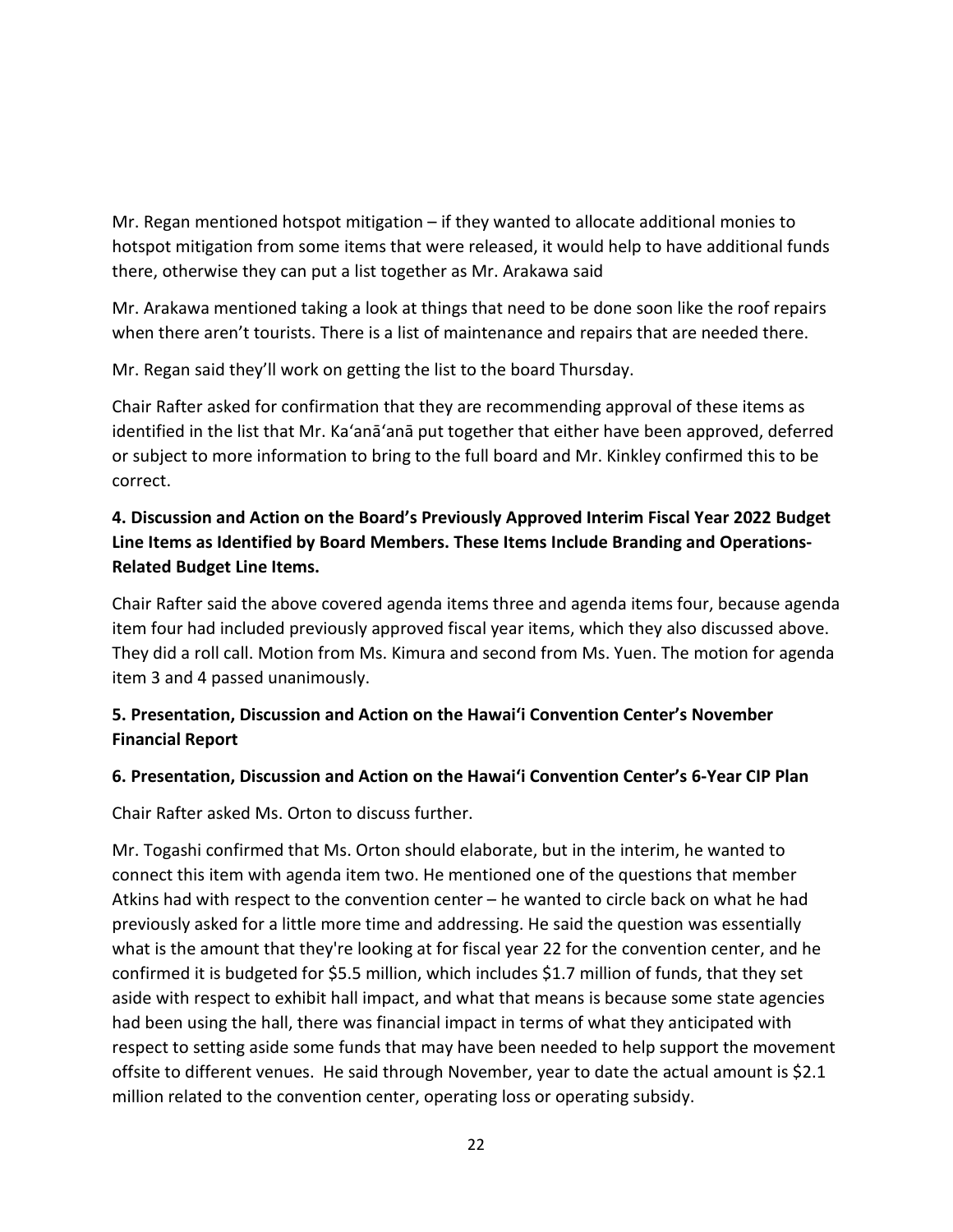Mr. Togashi, Mr. Regan and Mr. Chris Tatum did a deep dive to find out what it takes to operate the convention center in a dark scenario, and they came out with \$3.9 million in the budget with no events in a year. He said that number increased by a couple hundred, if they wanted to increase staffing a bit for repairing maintenance and to take advantage of the dark building which came to \$4.2 million.

Ms. Orton opened her presentation by adding and addressing the most current changes and their restrictions and how this has impacted their current operation for their fiscal year budget at the convention center. She said they are now able to welcome guests with no capacity limitations or restrictions starting December 1st . Masks are still required, and the convention center is still doing health and safety protocols, including temperature checkpoints and requiring proof of vaccination or a negative COVID test taken within 48 hours prior for entry to the building. These standard health and safety protocols go across the board for all events. She said they are working closely with their meeting planners to roll this out in their plan as they move through the change of restrictions.

She said they are continuing to operate in a very fluid environment. She said they've been trying to hang onto the Citywide they had in 2022 and that the first corporate confidential group arrives on January 3<sup>rd</sup>. She stated they have been heavily impacted by the most recent announcements, one, travel restrictions and two, the most recent advisory out of Canada advising for non-essential travel to not take place. She mentioned their numbers were originally forecast at 2,400 attendees but are down to 1,400 and slowly dropping. She has, together with the visitor bureau, John Reyes and John Monahan and the sales team, been on the phone with the corporation.

She mentioned registration exhibitor and said they're getting exhibitor loss now, which is where they make their money and said they had another call this morning to update them on the governor's press conference which had no updates on restrictions, everything status quo. She said they're fortunate that there's still green lighting to see that. She said they have a call with them every week until arrival just to ensure that they're moving in the right direction and making the appropriate changes to host them.

She mentioned the impact to date for the convention center's fiscal year cancellations and loss revenue – there were two associations and two citywide corporate events, and with that, 29 local events that had an estimated revenue loss about \$1 million, but after the restrictions lifted things were getting better. She said they are putting more short-term business on the books, which are local short-term meetings, banquet events, sporting tournaments, local concerts which is their focus right now to fill the gaps where Citywide business was lost for the remaining six months of the fiscal year calendar and beyond. She said they have four Citywide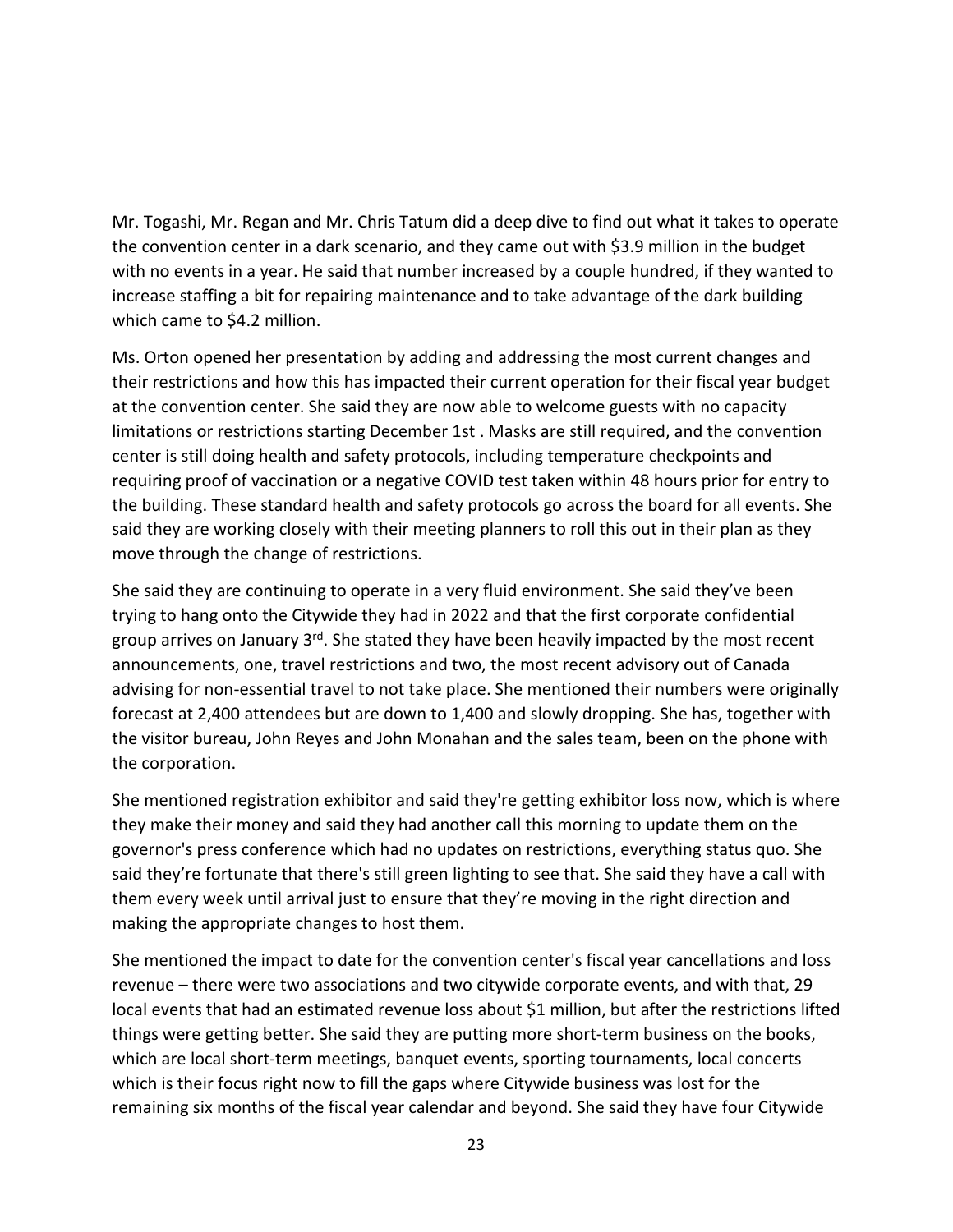events that are still coming, so they anticipate those four Citywide also helping to contribute to their revenue.

She said in addition to that, the 79 definite events for local events at their center, they also have 31 that are in tentative in process, so said their calendar is filling up and the local businesses have been very supportive. She said their focus is to generate as much short-term local business -point of reference historically, their local revenue comprised about half of their overall building revenue averaging about \$7 to \$8 million a year. She said they are trying to close the margin of loss for them at their bottom line, by filling in more local business.

She mentioned the financials – all on their Profit & Loss statement has experienced ups and downs and changes in restrictions. She said they began the fiscal year in July 2021 with the three state agencies in their building and while restrictions had loosened and they were no longer held to capacity limitations as of December 1st, they have experienced an uptick in short term bookings. She mentioned the three state agencies they had in-house that are leaving their building and vacating exhibit home One as of December 31st. She said they have department of health that will be staying on until the end of March with a smaller footprint, and they'll be moving to two third-floor meeting rooms, remaining there for contact tracing and they plan to vacate their building at the end of March in 2022, so that was a revenue impact to the loss of those three state agencies, as they did have them forecasted in their budget through the end of their fiscal year.

She mentioned another great pickup on the short-term local business pickup – Netflix production is filming in their building, set in ex hall three and they are there from November through February. They're doing construction November, December and January. They start to film in February for two/three weeks, so that was a \$1.5 million revenue pickup in rent which netted out the expenses, about half a million dollars. She said they anticipate picking up – the organizer of Van Gogh is planning to return in June, which will impact one of the months in their fiscal year 22, being there June, July, and August to do a Monet exhibit, another nice unanticipated pickup.

She mentioned four sporting events still planned on calendar, considered Citywide events. They bring in hundreds of offshore teams, volleyball and basketball that will impact the remainder of their fiscal year at the center. They're tentative but close to firming up.

She showed their fiscal year reforecast with the anticipated pickups – their facility net loss that was budgeted \$5,517,000 is now at \$5,575,000 with a variance of \$58,300 to budget. She said if you add their sales and marketing true bottom line, when looking at all their expenditures,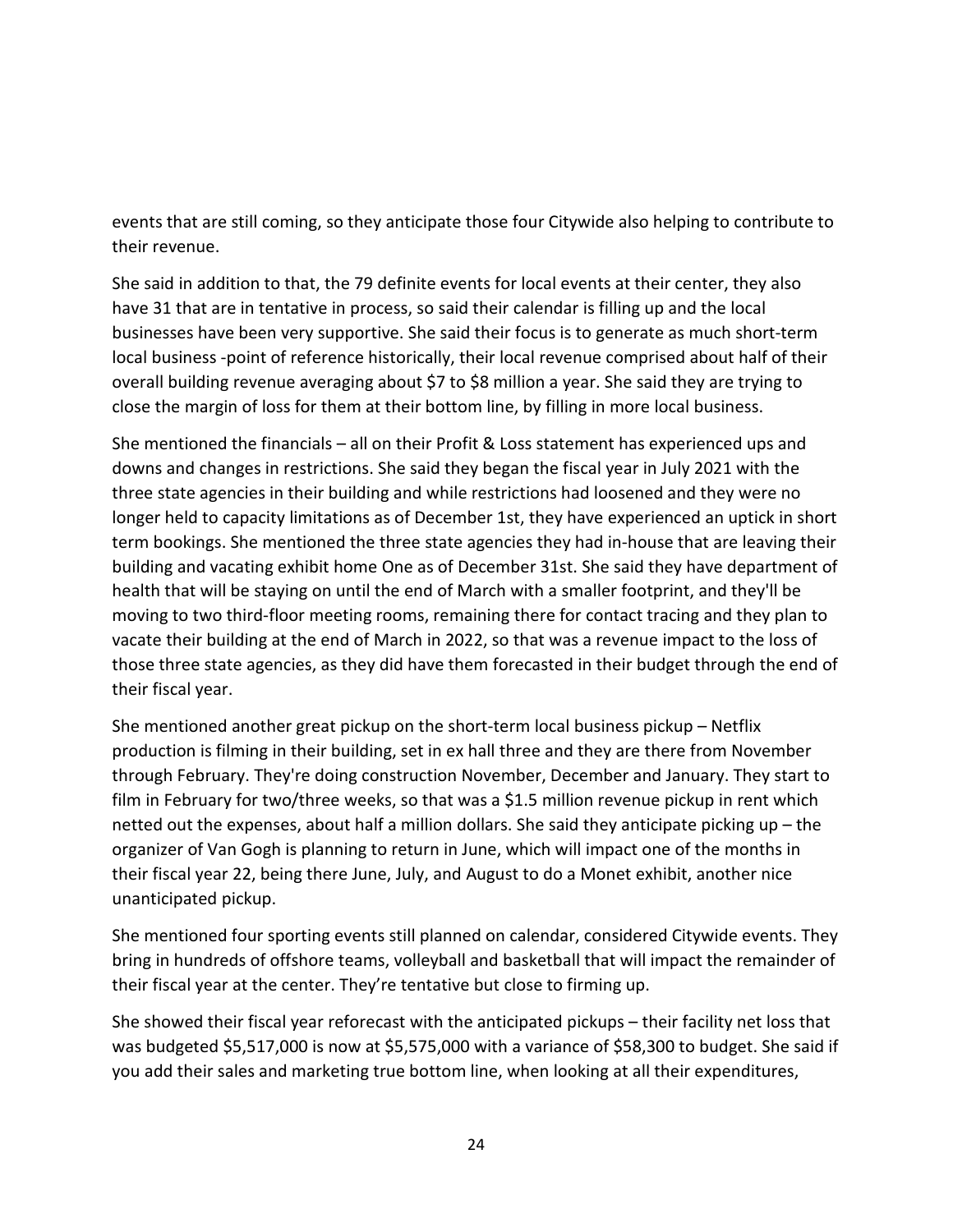they're running at a 6.1 negative loss to their bottom line, to their budgeted 6 million, roughly about \$51,000 variance.

She mentioned over the last 6 months they only hire positions that are needed, even though they were budgeted for. She said they held off on a lot of vacant positions. She said she recently asked for authorization to fill some of those vacant positions more importantly in their maintenance, engineering and housekeeping department as they start to ramp up their center for the arrival of our first Citywide in January. She said the team has been working hard to ensure their landscaping, both in their building and outside the building, and all repairs and maintenance are done, in all of the common areas and meeting rooms.

She highlighted that their primary focus right now has been restoring their meeting rooms and common areas from the past recent flood flash flood that they recently had. She said various leaks have sprung in different areas in the building and it's at a point where it's impacting their meeting rooms and ballrooms. She recently counted 9 meeting rooms they had to take out of service due to leaks – ceiling tiles falling in the middle of the room, trash cans collecting water to protect the carpet. She said their ballroom has 3 leaks, 2 which were new.

She mentioned the ballroom Foyer area – the drywall is falling off as it's heavily saturated. She said Mari will highlight those details in her presentation. She said she's glad they're on track and that the \$64 million is on the governor's proposed budget for fiscal year 23. She said right now they are fixing repairs just to fix the meeting rooms but not actually getting to the source of the leak, only making it aesthetically pleasing for now for groups to use. She said they're extending roughly about \$300,000 in repairs, which is just to replace in kind and not truly repairing the source of the leak. She mentioned the important one - the rooftop repair at \$64 million but said there are a number of leaks that are not related to the rooftop repairs.

She said there are also leaks in the planters along the building, the grand staircase, and all of the planters on the grand staircase are leaking which all leak into storage facilities, into back of house areas, and into their offices.

Ms. Orton thanked Mr. Regan and Mr. De Fries for their support at the convention center. She also thanked the board as well as the HTA staff for their support in getting all of the CIP projects moving along. She said after being in the center for eight years, it has only been with this new administration that they have seen the needle move on processing approvals and getting some of these projects completed.

She handed over to Ms. Tait to give an update on their projects. She mentioned the construction projects, mainly that they are seeking assistance as far as managing from a PM-CN company, as well as the HCC managed projects. She mentioned that right now, in regard to our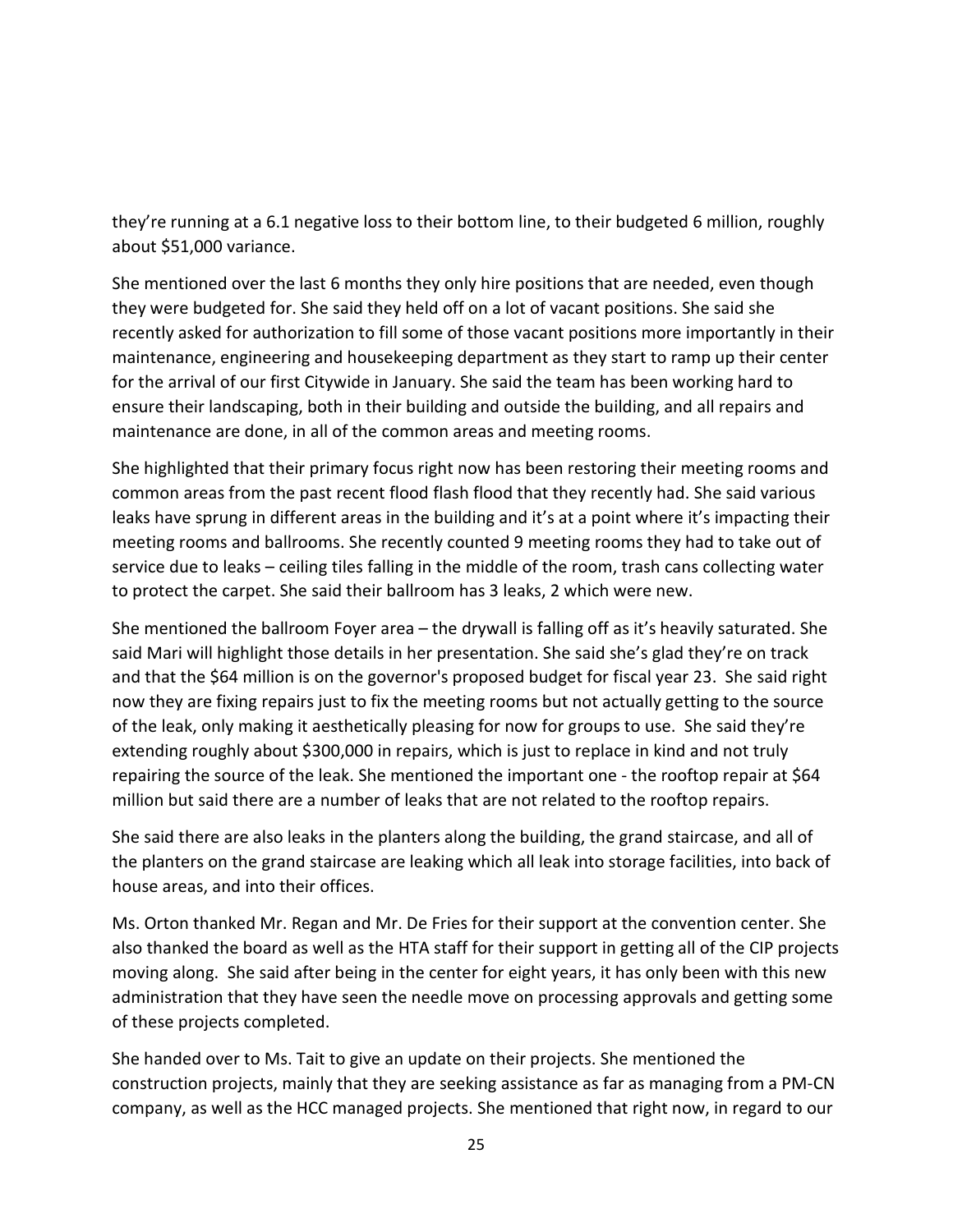project management company, they are going out to solicit a second company to help work on projects simultaneously, so they are contracted with Cummins - they have been working on projects with them for several years now, but at the beginning of this year, they did engage a second company to get them started on some of these projects. She said at this point, they are going to start launching into the projects, and they are RFP'ing for PM services and construction management services. She said they are just about ready to issue an RFP for that and said they have engaged the RLP for pre-planning construction planning on the rooftop terrace deck. She said this is the larger \$64 million project. She said the work in the presentation has been done by Julian Anderson and his team to update the cost estimates and provide options and scope for those options, which the board voted to endorse a few meetings ago and said that coming up, still a part of that project will be presentations to the legislature to again get the funding approved for that project.

She said that along with this RFP for the secondary PM company they are also going to be RFP'ing project management assistance or services for the actual construction planning portion of the rooftop terrace deck so it should take them to actual start of the project, which they anticipate being mid to third quarter of next year. She said once they have approval for the funding of that project, then they will also start RFP'ing for the construction management of that project.

She gave an update on their current projects - the security camera projects and NVR installation.

Mr. Regan asked if there were any specific questions about those projects.

Chair Rafter asked what the cost will be for TBA/TBD for the rooftop terrace that RLB is doing.

Ms. Tait said they have roughly \$340,000 for that, much of that was previous work that was done by RLB, and this takes them back to the 2019 work as well. She said the current work for RLB, they have roughly about \$40,000 left because that project is going to take them to about midyear next year, and then at that point is where they start to overlap over the remainder of fiscal 22 ,and that's where the actual project management of the larger project will start. She said that's why they call it preplanning.

Chair Rafter asked how difficult it is going to be to operate the convention center when the projects are underway, and Ms. Tait said it would be fairly difficult. She said they're doing stop gap and that's what they listed as part of leak repairs, so the \$300,000 is what they had to launch into just after this December, 6th big rains and because the main source is the actual waterproofing layer of the rooftop terrace deck, she said there is no way of just patching that, or areas where there is penetration on that rooftop terrace deck to stop whatever damage it's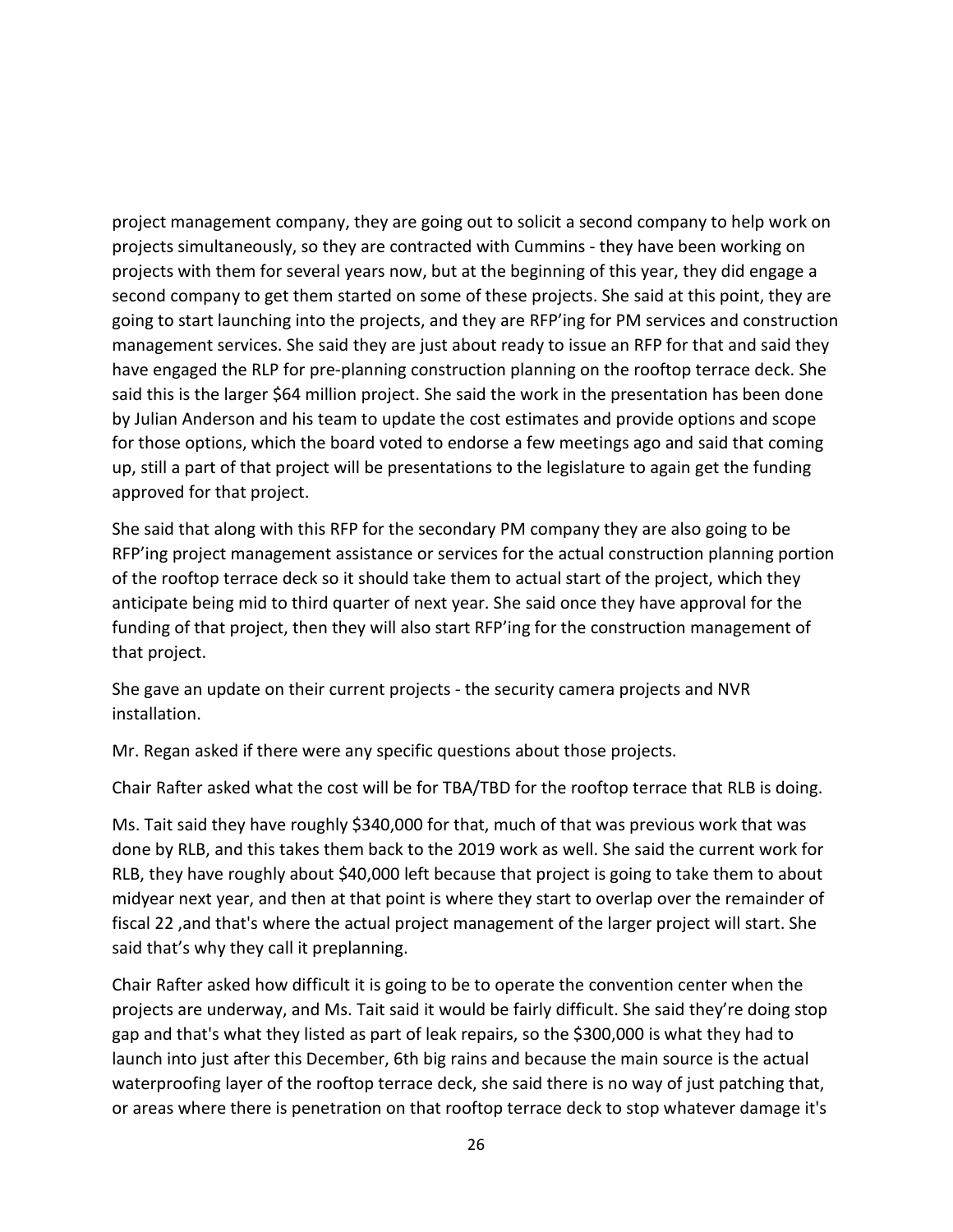doing to the meeting rooms below. She said they do have buckets to catch a small amount of water, but once they have flash flooding that's where it didn't hold and things came down and that's where luckily these rooms, barring one room was not in use at that time. She said they eliminated these room that were vulnerable for the remainder of the rainy season. She said the sales department is trying to work around it, but there are situations like the upcoming Citywide event, the Dairy Queen event, and some of the events in January, where they will have to use these rooms.

She mentioned that operationally their departments have met, and they know exactly where their pressure points are, and they're also in the public areas around the building, so they've come up with an action list of what to do in preparation for big rains and said they're fortunate that many of their managers are experienced. She said they also rely on the security crew to help them out.

Mr. Arakawa asked if there are any repairs that can be made if the HTA has some funding that they can reprogram, that can be made before the end of this fiscal year, before June 30th, 2022.

Ms. Tait said the money they allocated has the timeline of next June, but the monies that have been put to the CIP fund, they are allocating to these projects. So other than the rooftop terrace deck, the big leak project is that building envelope repairs. She said they have been working on that project and developing the scope with Cummins and consultants, so she said they're ready to put that RFP out very soon in January, which will help take care of some of the major projects or leaks, in the kitchen and other areas. She said they did do it out of emergency repair, which was their first opportunity to work under the emergency procedures, the current leak repairs for this flash flood, so she said they didn't put out an RFP. She said they got some quotes but wanted to get contractors started. She said there was about \$300,000 and they have two contractors working on that and they started last week and one contractor this week, to finish by the end of this month.

Ms. Orton said even if there was an opportunity for them to not spend money in their current CIP funds and in essence of times, maybe just if they had an opportunity to fix slate tiles, or the food and beverage equipment upgrade, they could use a portion of the unspent \$925,000 by the end of the fiscal year, it would relieve some of that \$3.5 million for food and beverage China, and return that back to CIP funds it doesn't have a deadline.

Mr. Regan said they also need to check whether they can transfer funds from their ARPA allocation to the convention center for that. He asked Mr. Togashi to reach out to BNF to check on that.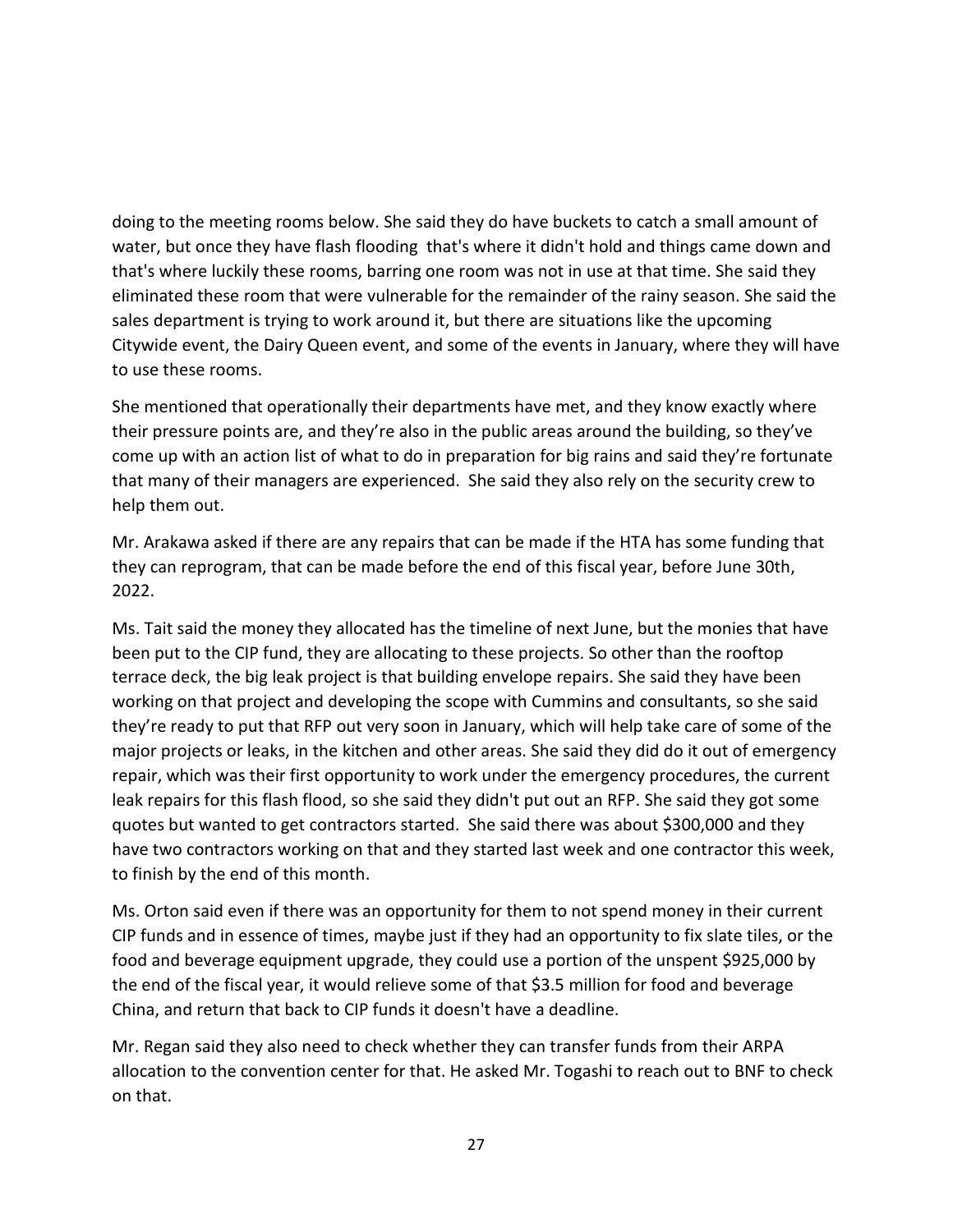Ms. Tait gave a brief update on their projects that are current which are the security camera looking to be complete by February of next year. She said the trellis renovation is also going along well, and that is looking to complete February of next year. She said they are also working and managing the installation of the DAS (Distributed Antenna System) upgrade and that's an HTA contract. She stated this enhances the cell service in the building and along with that is the public safety communication system. She said it's going along very well, also looking at a completion date of February next year.

She wanted to highlight which projects are going to be funded by the ARPA funding - stairwell five and six is one of their main projects relating to leaks. She said they have the scope for this and are ready to go. Another is the chiller replacement, which is a full replacement of all of their chillers. She said they've identified the completion dates here on all of the projects and in working with Mr. Togashi and Mr. Regan, and after discussing the expiration date of the ARPA funds they are ensuring they select projects that would complete well within the timeframe. She said these are not brand-new projects but have been on their priority list.

Mr. Atkins asked if, for all these projects there's monies allocated and that they just need to approve to have them get going on it. Mr. Regan confirmed that particularly one is the ARPA allocation that Mr. Togashi referred to, part of the \$11 million ARPA allocation that they need approval on so that they can go ahead and incorporate that into their CIP plan. He said they have monies already that's been allocated previously for CIP, but this is an additional allocation that will help them move forward on these projects that were pending or waiting for funding to be allocated. He said that they will have to approve this as part of the next item.

Ms. Tait showed the projects they completed while the building was 'dark.' She said it was for 2020 and 2021. She said the projects that are ongoing right now were also projects that the contractors had to go through the entire building and that was a DAS project and the camera and lock project. She said it was good that, from the project side, the building was dark, but from the revenue side, it wasn't a good thing, but she said they were able to get through those projects quicker.

Mr. Regan reiterated the DAS is something they've been working on for a couple of years – contractor Boingo. He said they've done an amazing job and will enhance the center and allows for attendees to have better cellular signal and wi-fi signal within the building/facility, no matter where they are in the building. He said it's also carrier agnostic, where they can have AT&T or T-Mobile for example as the carrier, but the carriers will have to sign up as part of that process. He said there's also revenue stream associated with that, that goes to them. He also mentioned the first responder capabilities within the facility as being excellent.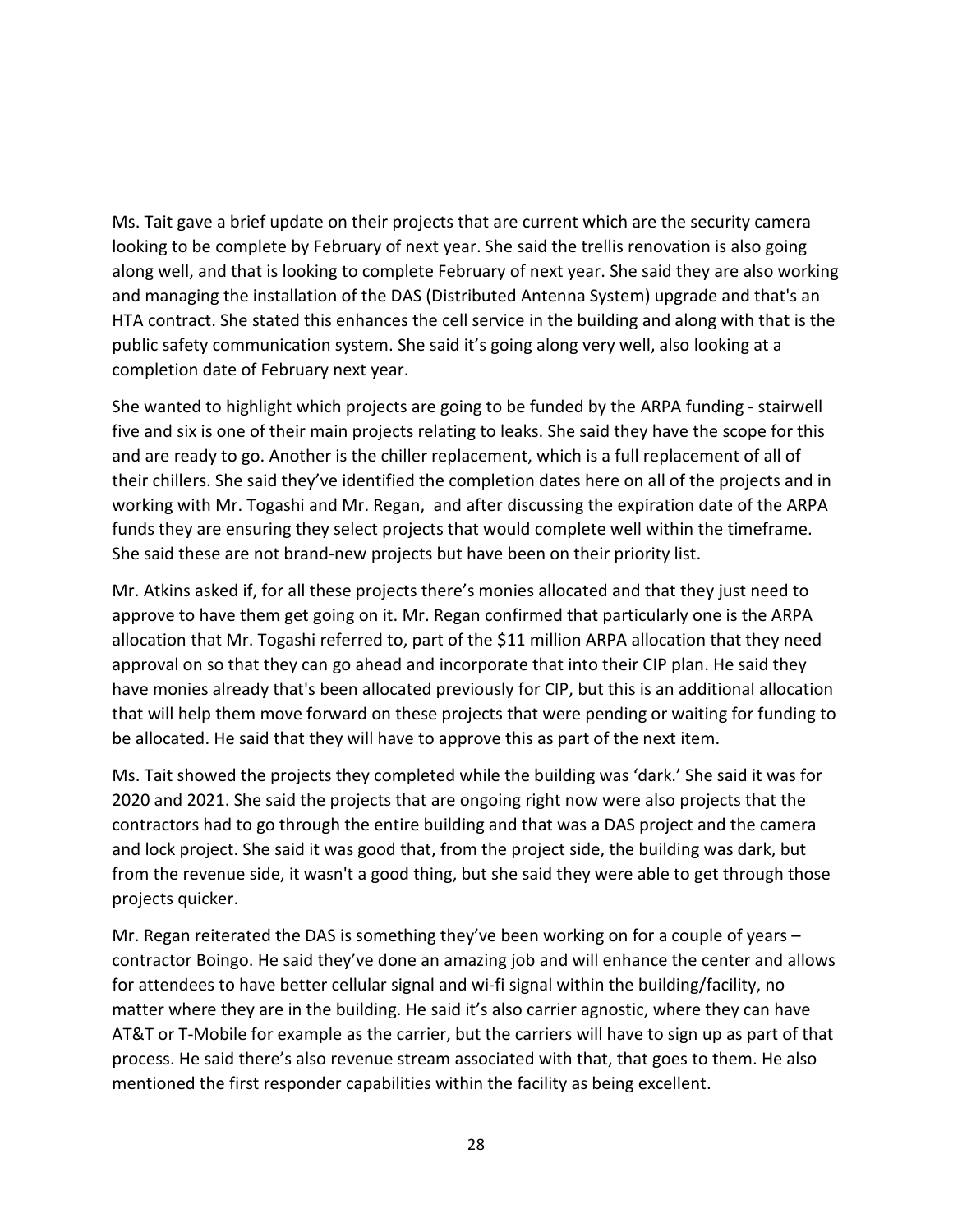Mr. Togashi subsidized what Mr. Regan was saying – he said he believed that it was about \$1,000 a month under their contract with Boingo per carrier, so every carrier that they sign up will be an increased and recurring revenue stream.

Mr. Atkins said to mention to the legislators about the \$64 million appropriation and that they should act on it soonest to implement it all now as there are a lot of monies wasted in temporary repairs. He said it's important to get the major fix on the roof as it trickles down to many other areas, costing more money in the long term. Chair Rafter agreed.

## **7. Presentation, Discussion and Action on the Hawai'i Convention Center's FY 2022 \$11,000,000 ARPA Budget**

Mr. Regan asked Mr. Togashi to elaborate on this.

Mr. Togashi thanked Ms. Orton and Ms. Tait for all their excellent work on background information. He mentioned the \$10.465 million in major repairs and maintenance that resides in this 11 million budget. He said in addition to that they wanted to point out that of the \$11 million the board has already approved \$409, 000 toward payroll that's allocated to the convention center for HTA staff that works and helps them manage the convention center, providing oversight. In addition to that \$490,000, they are requesting \$45,000 from their governance budget particularly with regard to incremental funding that's needed for HCC insurance. He said he mentioned earlier that they previously encumbered out of their fiscal year 21, TAT restart and reserve funds, funding that was necessary to encumber the contract for HCCs fiscal year 22 operations. He said they did the same thing for HCC property insurance and said they estimated what that bill was going to be based upon previous years plus an escalator that they estimated, and they came to \$45,000 short of what the actual bill came out to be. He said they're asking for that \$45,000 to be funded out of the fiscal year 22 ARPA funds and said when you add everything up that ends up at \$11 million, they are requesting for the fiscal year 22 convention center federal fund, ARPA budget.

Chair Rafter asked for approval of the \$11 million fiscal year, 2022 ARPA budget.

Ms. Kimura approved, and Mr. Atkins seconded.

Mr. Atkins thanked Ms. Tait and Ms. Orton for their concise presentation and said it's apparent they need to move forward.

Mr. Regan did a roll call and the motion passed unanimously. He also expressed his gratitude to Ms. Orton and Ms. Tait for the great job overseeing their convention center and said they are fortunate to have them leading these efforts. All agreed.